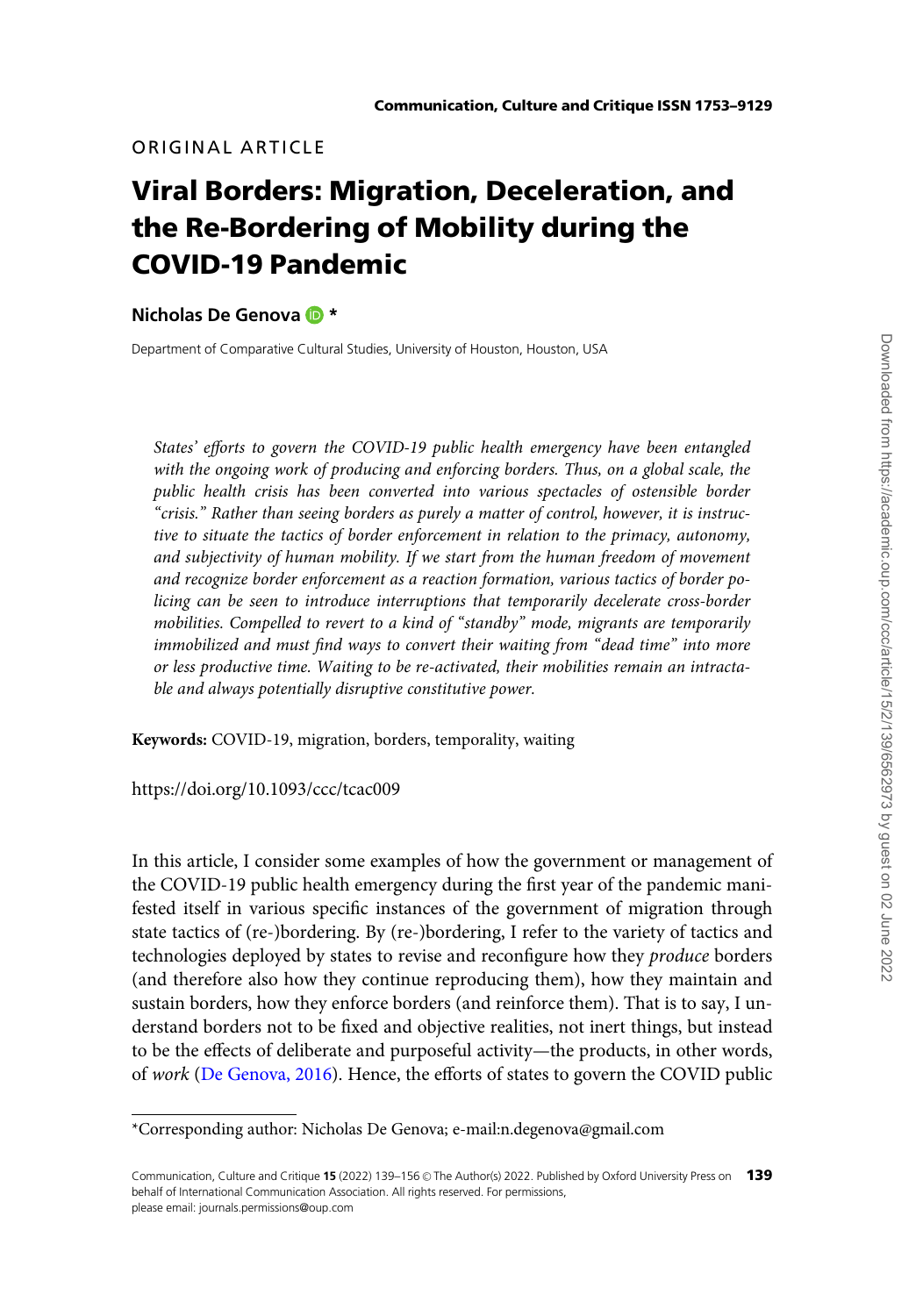health emergency have become substantially entangled with the ongoing work of producing and enforcing borders, and thus, on a global scale, the public health crisis has been converted into various spectacles of ostensible border "crisis" [\(De Genova,](#page-15-0) [2013\)](#page-15-0). Importantly, these recent border enforcement spectacles provide important instances where state tactics and techniques of control aimed at blocking and *immo*bilizing migrant and refugee mobilities through detention and other forms of containment or entrapment, always remain tentative and tenuous intermissions. Moreover, at times, such interruptions also become occasions for the coercive and commonly violent re-mobilization of those same formations of human mobility through diversionary tactics that re-route them, or through deportation regimes that literally force migrants and refugees into renewed movement, either by returning them to their points of origin or, increasingly, by dislocating them to altogether new and unforeseen destinations, however temporary.

# The Autonomy of Migration and the Tactics of Bordering

Border policing and militarization, migrant detention, immigration enforcement, and deportation are reaction formations of state power. They involve the material and practical organization of tactics and techniques of control, but they arise always in response to a prior fact of human mobility. Rather than seeing these ever more devious and violent formations of state power as if these were purely a matter of control, therefore, it is instructive to situate this economy of power in relation to the primacy, autonomy, and subjectivity of human mobility on a global (transnational, intercontinental, cross-border, postcolonial) scale. This primacy of autonomy and subjectivity is true, I contend, as much for refugees as for those who come to be derisively designated to be mere "migrants" ([De Genova, Garelli,](#page-15-0) & [Tazzioli,](#page-15-0)  $2018$ ).<sup>1</sup>

If we start from the human freedom of movement and recognize the various tactics of bordering as reaction formations, then border policing and other forms of migration governance can be seen to introduce interruptions that temporarily immobilize and decelerate human cross-border mobilities with the aim of subjecting them to processes of surveillance and adjudication. Of course, these state tactics are also sometimes deployed to stop and reverse migratory movement. Violent pushbacks at borders, deportations, and other types of expulsion, notably, should be recognized as veritable forms of "forced migration." Indeed, these coercive state measures that impel people across borders are arguably the purest examples of "forced" migrant mobility. But a narrow focus on only the exclusionary and repressive features of border regimes tends to aggrandize and fetishize anew precisely the premier conceit of border "control," and thereby obfuscates the more complex and productive work of borders in mediating the subordinate inclusion of human cross-border mobilities.

This larger dialectic between human mobility and the forces arrayed to govern it reconstitutes these heterogeneous formations of mobility as something that comes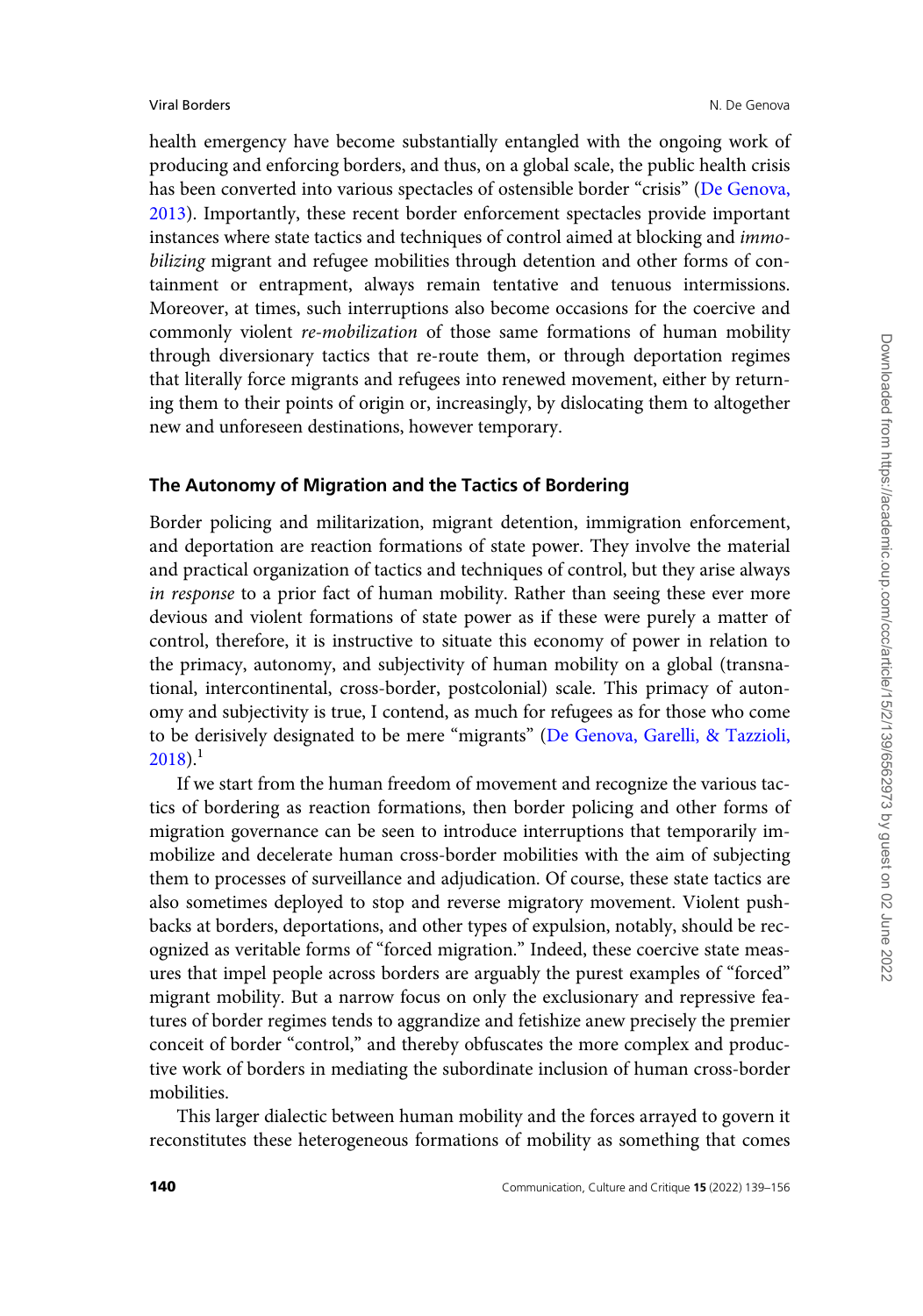to be apprehensible and classifiable, alternately, as "migration," or "asylumseeking," or the "forced migration" of "refugees" in flight from persecution or violence—which is to say, as one or another variety of target and object of government. In other words, the very distinctions that we customarily use to mark the difference between "migrants" and "refugees," or between "migration" and "forced migration," are themselves principally governmental contrivances that serve above all else to subdue and discipline human mobility into legible and manageable categories. There is, therefore, a permanent epistemic instability within the government of transnational human mobility, which itself relies upon the exercise of a power over classifying, naming and partitioning migrants/refugees, and the more general multiplication of subtle nuances and contradictions among the categories that regiment mobility. Indeed, such a proliferation arises as an inescapable effect of the multifarious reasons and entangled predicaments that motivate or compel people to move across state borders. Simply put, refugees never cease to also have aspirations and, against the dominant tendency to figure them as pure victims (and thus as the passive objects of the compassion, pity, or protection of others), they remain subjects who make more or less calculated strategic and tactical choices about how to reconfigure their lives and advance their life projects despite the dispossession and dislocation of their refugee condition [\(Garelli & Tazzioli, 2017](#page-16-0); [Osseiran, 2017](#page-17-0)a, [2017](#page-17-0)b; [Picozza, 2017;](#page-17-0) [Stierl, 2017\)](#page-17-0). And likewise, migrants are often in flight (or fleeing) from various social or political conditions that they have come to deem intolerable, thereby actively escaping or deserting forms of everyday deprivation, persecution, or (structural) violence that may be no less pernicious for their mundane character ([Mezzadra, 2001](#page-16-0), [2004\)](#page-16-0). In other words, many migrants may themselves feel absolutely compelled to undertake their journeys and are often inclined to understand their own mobility as veritable cases of "forced" migration, even as they nevertheless exude tremendously strategic subjective dispositions toward their own migratory projects. Hence, the labels "migrant" and "refugee" commonly remain suspended in a state of tension and ambiguity, and may only be sorted into neat and clean distinctions or separated by hermetically-sealed partitions through more or less heavy-handed governmental interventions.

Furthermore, it is imperative to underscore once again that the multiple formations of violence that comprise border regimes themselves increasingly convert the humble act of unauthorized border crossing into a life-threatening endurance test, thereby often contributing to desperate forms of flight, and arguably producing refugees. Yet, even under the most restricted circumstances and under considerable constraint, these human mobilities exude a substantial degree of autonomous subjectivity whereby migrants and refugees struggle to appropriate mobility and realize their migratory projects. Thus, even against the considerable forces aligned to immobilize their movement, or to subject them to the stringent and exclusionary rules and constrictions of asylum, the subjective autonomy of human mobility remains an incorrigible force.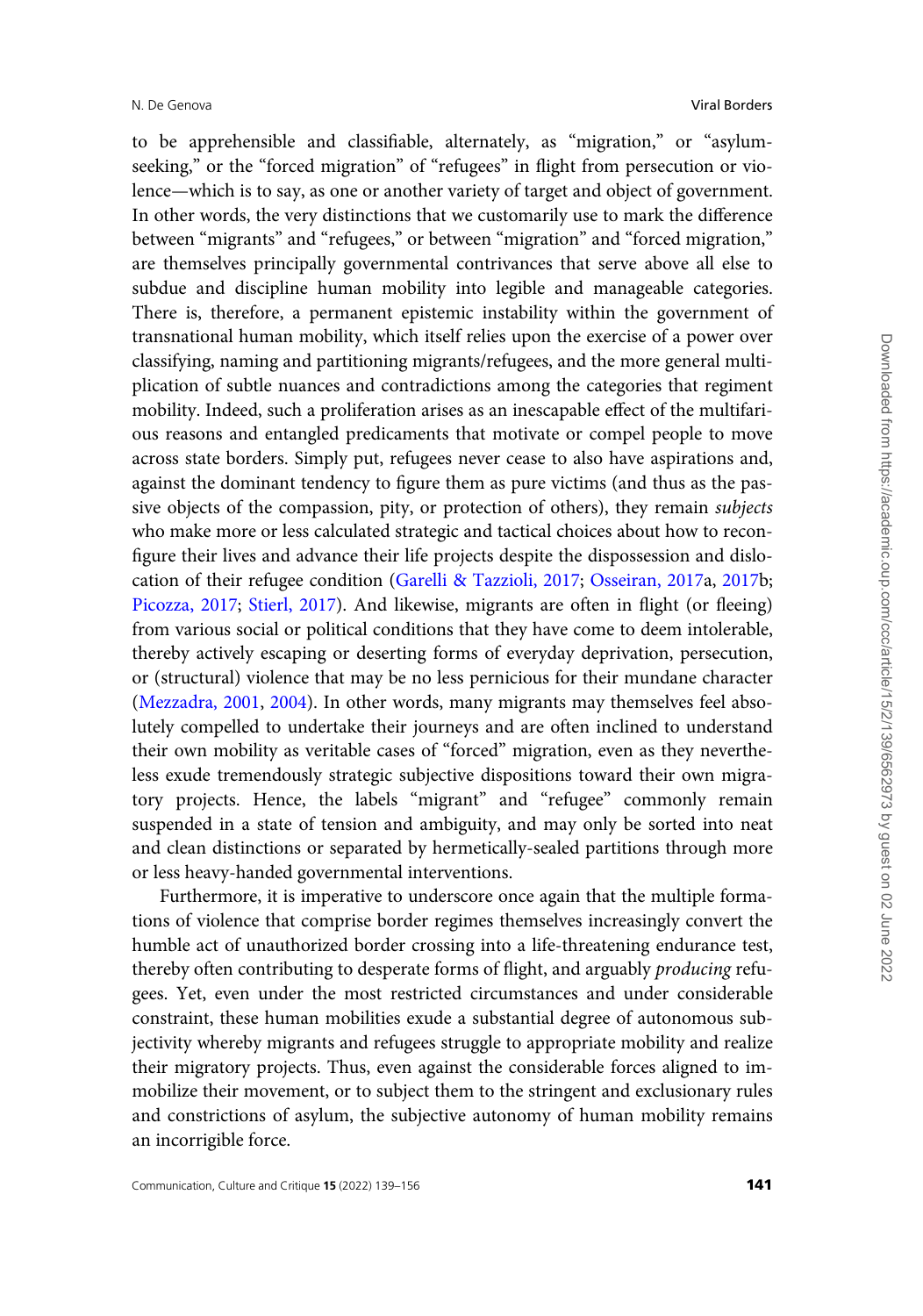# COVID-19 and the Re-Bordering of Mobility

Across the world, states confronted the public health emergency presented by the COVID-19 pandemic with varying degrees of ineptitude arising from a general failure of preparedness that was symptomatic of a more fundamental and systemic disregard for human wellbeing, consequently veering between the extremes of heavyhanded authoritarian biopolitical overreach and reckless necropolitical negligence [\(Aradau](#page-14-0) & [Tazzioli, 2021](#page-14-0); [De Genova, 2020](#page-15-0)). On a global scale, however, with specific regard to "irregular" or "illegal" migration, states have largely seized upon the COVID public health crisis as a pretext and as an opportunity for implementing or intensifying draconian controls at their borders, resorting to a simple-minded logic of "national" quarantine to justify violent border closures, and often vicious tactics of migrant and refugee immobilization, more generally. According to the International Organization for Migration (IOM), at least 174 countries had implemented travel bans, border closures, and other mobility restrictions "to contain and mitigate the pandemic—totaling a minimum of 33,712 restrictions as of March 23," 2020 ([Chishti & Pierce, 2020\)](#page-15-0). Plainly, the disproportionate impact of such pervasive restrictions on cross-border mobility affected "ordinary" (presumptively "legitimate") international travel. With the rising panic around the COVID pandemic, nonetheless, the perceived "problem" of migration—and illegalized migrant and refugee movements, in particular, staged as spectacles of "unauthorized" border crossing [\(De Genova 2002](#page-15-0), [2013\)](#page-15-0)—very predictably came to be re-framed as a contagion of suspect, unruly, unwashed bodies, presumptive carriers of infectious diseases and vectors of an uncontrolled transmission of the ghoulish virus. The frequently racialized equation of border-crossing "foreigners" with the putative threat of contagion is nothing new, of course (Stern, [1999,](#page-17-0) [2002](#page-17-0)). Nonetheless, like the coronavirus itself, migrants and refugees have been depicted as a disruptive and dangerous menace that somehow intrudes from "outside" the presumptively selfcontained space of each nation-state, and triggers a simplistic and often cruel logic of implausible insularity and self-isolation in the guise of public health precautions. Thus, the feckless bordering of the pandemic has served to unleash a pandemic of viral borders.

Declaring a COVID public health emergency as its pretext, the US under the Trump administration summarily suspended the consideration of virtually all asylum petitions at land borders.<sup>2</sup> Relying on an obscure 1944 statute<sup>3</sup> by which the government authorizes itself to block the entry or otherwise expel migrants or refugees purported to be "public health threats," the director of the U.S. Centers for Disease Control and Prevention issued an order barring the entry of asylum seekers and others arriving at the border without prior authorization to enter ([Chishti &](#page-15-0) [Pierce, 2020](#page-15-0)). The Centers for Disease Control nevertheless admitted that closing the border does not effectively safeguard public health. This measure was coupled with the enforcement of a push-back provision, introduced in 2019, that compelled asylum seekers awaiting hearings to "Remain in Mexico," where they were stranded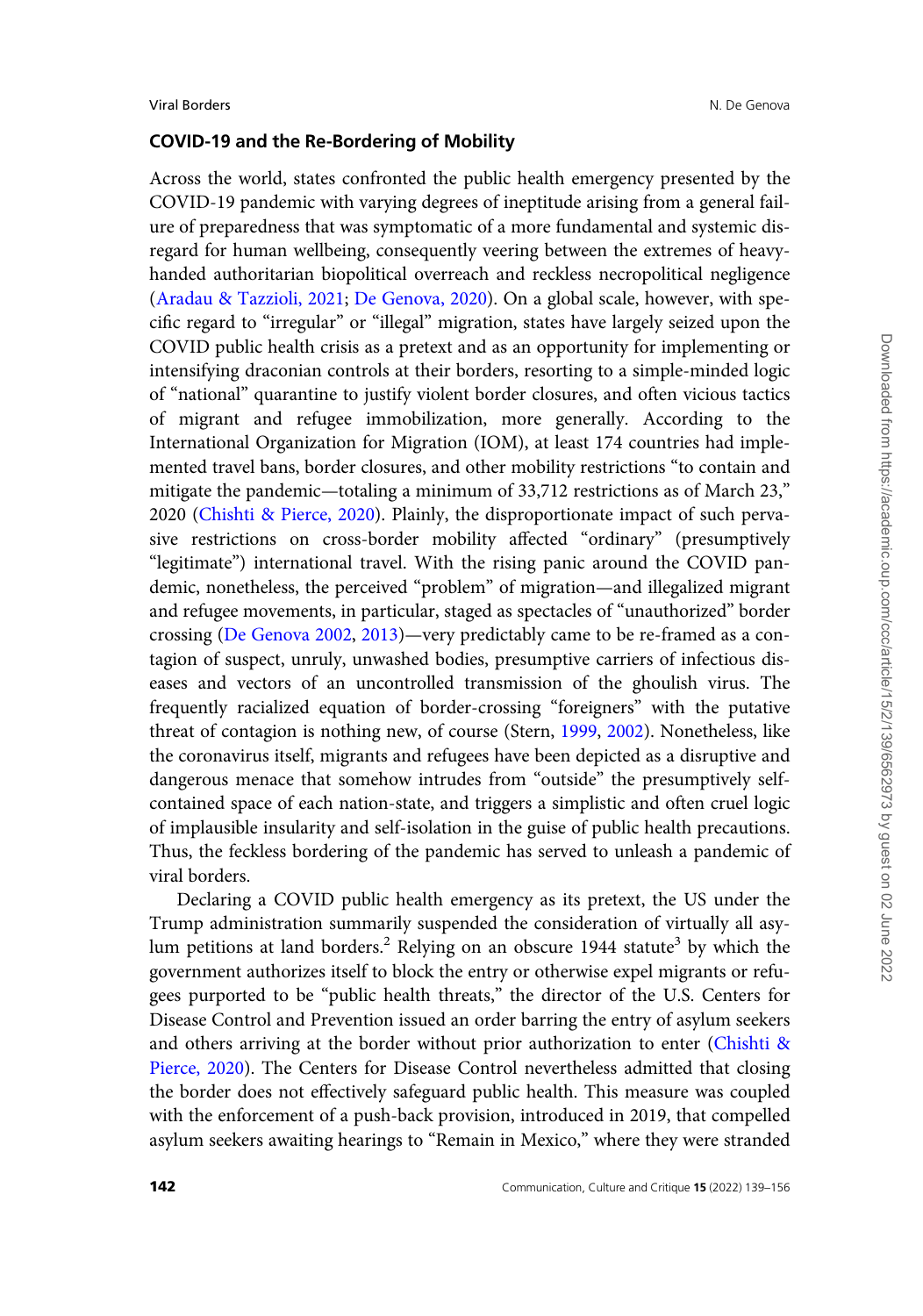in over-burdened reception facilities and hostels until their cases might eventually come up for review. With a treacherous Orwellian irony, this policy was officially named the Migrant *Protection* Protocols  $(MPP)$ ,<sup>4</sup> even as it subjected asylum petitioners to due process violations, family separations, extortion, and kidnapping. Approximately 30,000 of these asylum seekers who were forced to "remain in Mexico" and were never able to attend their court hearings, furthermore, were "deported in absentia" [\(Villagran, 2021](#page-17-0)). Such measures have not only made a travesty of the very pretense of upholding any ostensible obligation to offer asylum ([Mountz, 2020](#page-17-0)), but also ensured that these asylum seekers, now re-branded officially as deportees, would suffer far more severe punitive repercussions if they were ever apprehended as "illegal" migrants upon re-entry. Due to the pandemic, moreover, after March 18, 2020, all asylum hearings were indefinitely suspended in the US leaving everyone stuck in Mexico in a condition of protracted waiting and torturous uncertainty with no relief in view, while commonly confined to overcrowded unsanitary circumstances that directly exposed them to a radically heightened risk of COVID infection. As COVID-19 cases surged in June 2020, U.S. migrant detention facilities had an average infection rate five times higher than that of prisons, and 20 times higher than that of the general population. When migrant detainees staged organized protests against the U.S. immigration and detention facility authorities' mismanagement and cynical disregard of the risk of COVID infection, furthermore, they were repressed violently, including the use of chemical agents that induced respiratory distress.<sup>5</sup> Furthermore, more than a year into the pandemic, there was still no routine COVID testing for newly arrived migrants taken into custody in overcrowded detention camps at the U.S.-Mexico border.<sup>6</sup> The border enforcement policies that were cynically justified in the name of protecting the public health of an expressly "national" body politic against the spectral risk of "external" vectors of viral transmission were clearly multiplying the conditions of possibility for that risk, and inordinately intensifying the real perils for migrants and refugees deemed to be "undesirable" and "undeserving" of protection—above all, the most elementary health safeguards. Thus, the putatively "anti-viral" tactics of border policing ensured that the already deadly border [\(De Genova, 2021a;](#page-15-0) [De](#page-15-0) León, 2015) would itself become the site for a great conflagration of viral infection.

Simultaneously, the US introduced the cynical contrivance whereby the same Central American countries from which most asylum seekers arriving at the U.S.– Mexico border had fled would be designated "safe third countries" for the purposes of deporting asylum seekers who had fled violence or persecution in neighboring Central American countries.<sup>7</sup> Hence, Guatemalans and Salvadorans would be dumped in Honduras, while Hondurans and Salvadorans could similarly be dumped in Guatemala, and so forth. Thus, the US imposed upon its junior partners in the region to accept and detain the asylum seekers who could not otherwise be refouled to the neighboring states, from which they often claimed to be fleeing for their lives, but they would thereafter be deported and indefinitely imprisoned in other countries labeled as "safe third countries" but deemed unsafe by many of their

Downloaded from https://academic.oup.com/ccc/article/15/2/139/6562973 by guest on 02 June 2022 Downloaded from https://academic.oup.com/ccc/article/15/2/139/6562973 by guest on 02 June 2022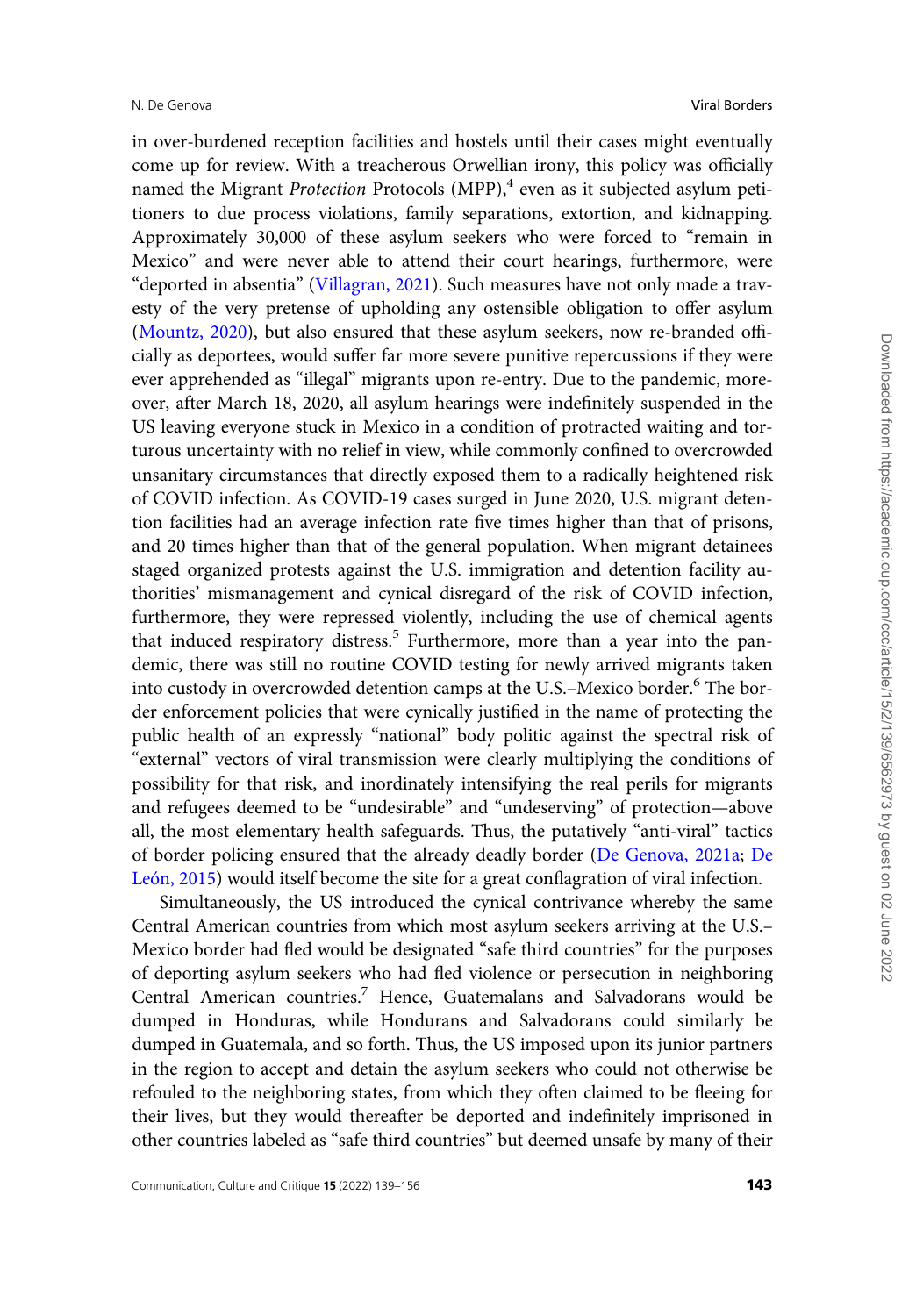own ostensible citizens. In other instances, the US deported unaccompanied Central American minors to Mexico, callously abandoning them in a country where they had no familial or social ties and no prospective sources of material or legal support. Likewise, the US accelerated the more general expulsion of any migrants or refugees already in custody, forcibly returning many who were later found to be COVID-positive upon arrival in the countries to which they were deported. Thus, the accelerated U.S. deportation regime itself came to operate, very predictably, as a devious vehicle for the reckless international transmission and proliferation of the virus. Of course, these long and circuitous detours could only ever eventually amount to extended and arduous forms by which migrants and refugees are trapped or contained within their own mobility and have their migratory itineraries significantly prolonged and diverted to altogether unforeseen destinations en route [\(Mac](#page-16-0)ías-Rojas & [Tazzioli, 2021](#page-16-0); [Tazzioli, 2019\)](#page-17-0). Nonetheless, the cumulative effect for many would be that their actual migrations were interrupted and decelerated, but not halted or reversed.

# Multiplication of Borders, Deceleration of Migration

In the very crucial sense that they introduce interruptions that decelerate the momentum of migrant mobilities, whole countries and indeed multi-country corridors of migratory transit are converted into de facto open-air detention camps, but ultimately, they commonly do not necessarily stop or reverse migration. This is especially visible when we consider the detention camps that have arisen as statist "solutions" to migrant/refugee "reception," where newly arriving migrant mobilities are slowed down for the purposes of registration, processing, and adjudication. Inasmuch as these state-run camps decelerate the momentum of migratory movement, they resemble the self-organized migrant and refugee camps that have proliferated in border zones where migrants and refugees must wait to strategically plan their attempts to autonomously cross the next frontier. These include such places as Calais (at the French entrance to the tunnel that crosses the English Channel), or Gourougou (the mountain in Morocco just outside of the Spanish enclave of Melilla), which have been very longstanding self-organized migrant sites for staging border crossings, or more short-lived sites such as the Eidomeni camp (at Greece's border with Macedonia) during the height of Europe's so-called "migrant crisis" in 2015, or the camps in Serbia where thousands gathered in the ensuing years in the hope of crossing into Hungary. But this process of deceleration is also evident in the de facto detention of newly arrived migrants and refugees in remote so-called "reception centers," where asylum-seekers may even be free to come and go, and finally are free to leave altogether and disappear into migrant "illegality," but are otherwise sequestered by receiving states in remote locales far from any practical means of re-commencing their migratory journeys [\(Mountz, 2020](#page-17-0)). Frequently, then, particularly under circumstances that do not culminate in outright deportations, detention in its various forms serves to interrupt migratory movement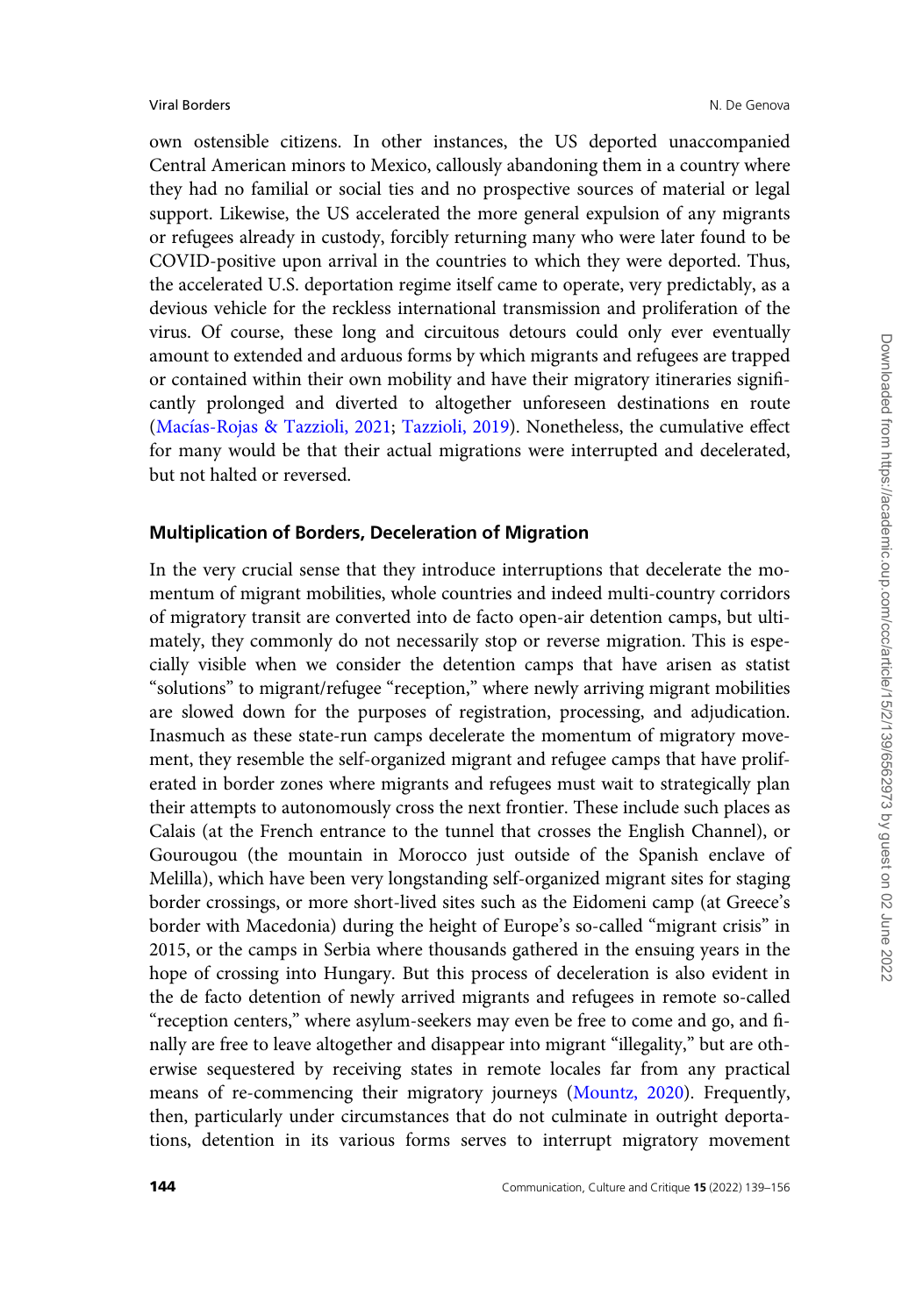temporarily instead of halting it, operating in effect as "decompression chambers" (Mezzadra & Nielson, 2003; cf. [Andrijasevic 2010](#page-14-0), pp. 158–159; [Karakayali & Rigo,](#page-16-0) [2010](#page-16-0), pp. 133–134; [Papadopoulos et al., 2008](#page-17-0), pp. 196–202). Hence, there are migrants and refugees who, in one way or another get "stranded" or "stuck," temporarily immobilized en route, whether they get blocked at border crossing sites, or pushed back and contained in makeshift self-organized border zone camps, or in shelters or hostels operated by charities, humanitarian NGOs, or solidarity organizations, who must wait out the border regime, hoping to eventually prevail in their mobility projects ([Jacobsen et al., 2021](#page-16-0); [Osseiran, 2017b;](#page-17-0) cf. [Khosravi, 2018](#page-16-0)). In such examples, it is crucial to see that these "standby" tactics of migrant and refugee autonomy ([De Genova, 2021b\)](#page-15-0), and their counterpart in the detention facilities of various states' border regimes where migration is coercively stalled, are indeed not so much simple examples of "exclusion" in any pure sense, as they serve to modulate the terms and conditions of a kind of subordinate "inclusion" that is first of all instigated by the autonomy and sheer determination of the migrants themselves. And these forms of temporally prolonging the migratory process through tactics of interruption and deceleration seem to be similarly evident when states deport migrants to states other than their countries of origin, as in the recent efforts of the US, but also as has been done for years in the deportation from North African countries of African migrants and refugees aspiring to reach Europe to spaces of abandonment at the southern edge of the Sahara, particularly in Mali [\(Collyer,](#page-15-0) [2010](#page-15-0); [Lecadet, 2013](#page-16-0)).

Notably, in the context of the deportation dragnets and mass expulsions of migrants enforced in response to the COVID pandemic, the equation of migrants with contagion has sometimes also characterized the reactions of so-called "sending" states against returning migrants or deportees, where they are similarly figured as invasive and unwelcome external vectors of disease and viral transmission, and thereby re-branded as unwelcome "migrants," even in their countries of origin (and presumptive citizenship). Hence, during the pandemic, migrants have been increasingly challenged by a *double* process of re-bordering by both "sending" and "receiving" states, driven by the false and ultimately futile logic of preemptive and punitive exclusion, commonly leaving the migrants trapped in protracted and indefinite transit, all the while exposed to heightened risks of exposure and infection. From the standpoint of public health, of course, this is plainly a self-defeating strategy that merely multiples the conditions of possibility for the virus to spread, but it underscores the extent to which a neo-Malthusian public health rationality mercilessly subjects some human lives to a statist calculus whereby those lives are deemed to be expendable and may be disregarded and discounted as "affordable" deaths. For those who survive these travails, furthermore, the renewal of their migrations frequently becomes all the more urgent and necessary as the only reasonable remedy to their "failed" migratory projects.

From the U.S.–Mexico border, to Mexico's southern border and multiple borders across Central America, to the self-organized migrant camps at Calais, to the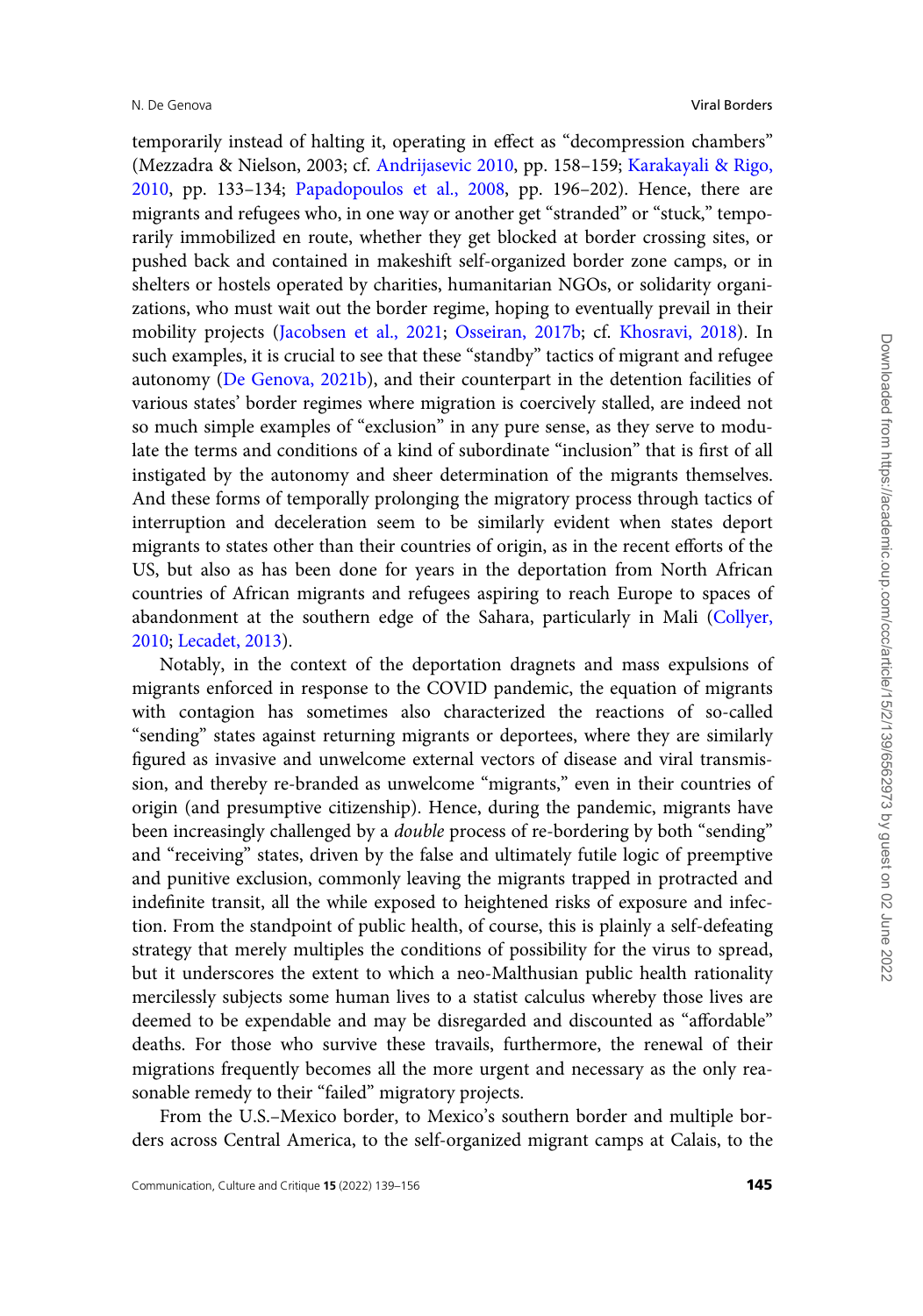European Union's "hotspot" reception and detention camps in Italy and Greece, to the "ghettos" of dislocated deported migrants in sub-Saharan Africa, to Australia's island prison camps for asylum seekers on Manus and Nauru in the South Pacific migrants and refugees' predicaments of being stalled, waiting, strategizing and biding their time, represent a whole spectrum of differing degrees of being "on standby" [\(De Genova, 2021b\)](#page-15-0). In short, on a global scale, it is an effectively universal feature of border policing that illegalized or otherwise "unwanted" human mobility is subjected, to greater or lesser degrees, to various forms of deceleration from coercive dislocation and confinement to more amorphous forms of containment, including being "contained" within their own unfinished mobility projects [\(Mac](#page-16-0)ías-Rojas & Tazzioli, 2021; [Tazzioli, 2019](#page-17-0)). And of course, for many, during such periods of indefinite waiting and uncertainty, they are frequently relegated to a condition of protracted unemployment and marginalization, even abject destitution. These circumstances are part of a larger process of precaritization that systematically disciplines migrants and refugees into their ultimate sociopolitical condition of disposability as labor. Their eventual disposability as labor, however, must first be predicated on the material and practical enforcement of the disposability of their lives ([De Genova, 2015](#page-15-0), 2021). This is amply evident in an exaggerated way in the context of the COVID pandemic, where over-crowding in unsanitary conditions directly multiplies the risk of infection and the potential for death. Through such mercenary exercises in putative prophylaxis, on the pretext of protecting the public health of their citizens, state tactics of re-bordering in the face of the pandemic can be appropriately characterized as a verification of what Achille [Mbembe](#page-16-0) [\(2003](#page-16-0); [2019\)](#page-16-0) has called the necropolitics of state sovereignty, for which "the material destruction of human bodies and populations" remains a "central project" (2003, p. 14).

#### The Necropolitics of the Pandemic

The often brutal tendencies of these border regimes have plainly exposed migrants and refugees to an inordinate risk of COVID infection as border closures have interdicted and confined migrants in over-crowded and unsanitary migrant detention prisons with no provision of adequate health care. The most infamous example of this predicament is, of course, the Moria detention camp on the Greek island of Lesvos, originally designated to have the capacity to house a maximum of 3,000 migrants and refugees. Long foreseen to be the very predictable scene of an impending humanitarian catastrophe, the camp's population had at times swollen to more than 20,000. By September of 2020, this notorious so-called "reception center," first created as an emergency "hotspot" for the supposedly speedy registration of newly arriving asylum seekers in 2015, was estimated to contain a population of 13,000 people. As Europe's largest refugee camp, Moria was overwhelmingly populated by people who had fled dangerous conflict zones, with a very large number of families with children as well as hundreds of unaccompanied minors, trapped indefinitely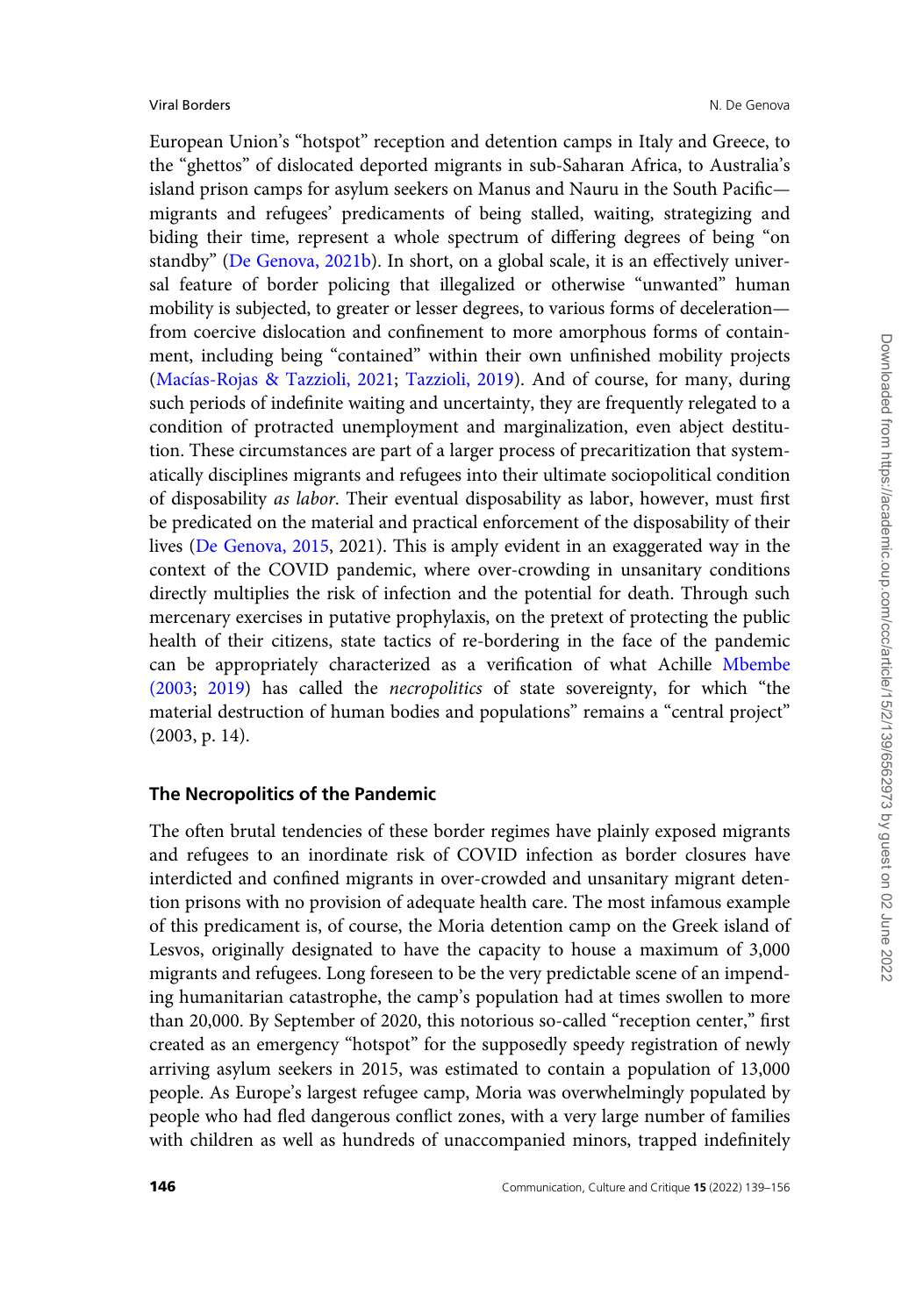by the cynical stalemate of a European asylum system that would not process and resettle them elsewhere across the European Union, in outrageously over-crowded and squalid conditions, and now in the midst of the uncontrolled pandemic. Under circumstances that remain controversial and somewhat opaque, the Moria camp was burnt down on September 8–10, 2020, in a series of arson fires. The fires quickly ignited portable gas canisters used for cooking, and devastated the camp completely. The fires were variously attributed to either the desperation and exasperation of the migrant inmates of the camp protesting the severe medical lockdown restrictions imposed on them by camp authorities after the discovery of 35 positive COVID cases and the more general mismanagement of the pandemic, or alternately believed to be the wanton handiwork of local Greek fascists exploiting the situation; not implausibly, the fires may have been caused by both. Virtually the entire resident population of migrants and refugees were violently blocked from entering the nearest village by armed bands of hostile Greek residents, who also created roadblocks to impede the passage of emergency medical teams and even Greek military personnel seeking to reach the burned-out disaster site to provide relief. Thus, the newly homeless camp residents were summarily left abandoned to sleep and camp out on the remote rural roadsides. Meanwhile, even while Moria burned, Greek coast guards policing the maritime border were engaged in illegal pushbacks on the Aegean Sea, interdicting unseaworthy migrant boats and rafts, and forcibly dragging them and abandoning them on the open sea in Turkish waters ([Kitsantonis](#page-16-0) [& Kingsley, 2020;](#page-16-0) cf. [De Genova, 2021b](#page-15-0)).

The specifically necropolitical dimension of all bordering is abundantly manifest whenever migrants' lives are effectively deemed disposable, whereby migrants (particularly those who are illegalized) and rejected refugees are systematically and disproportionately relegated to conditions that enforce a greater likelihood of their premature deaths ([De Genova, 2015](#page-15-0), 2021). However, this presumptive expendability of migrants' lives is inseparable from the larger configuration of forces that render them to be eminently disposable labor ([De Genova, 2018\)](#page-15-0). Here, we must recall that Michel Foucault's well-known proposition of the concept of biopolitics, which designates a modern form of power that responds to a general injunction to cultivate life, to 'make live', as he puts it, is always accompanied by the concomitant prerogative to 'let die' (1997/2003, p. 241; cf. 1976/1978, pp. 136–138). In this respect, it is always crucial to not apprehend the necropolitics of borders and migration regimes in a one-sided way as a purely "exclusionary" impulse, and instead to see the systemic production of border violence and death as intrinsic to the larger biopolitics of these regimes, which produce and regulate illegalized migrants' lives in order to ensure their subordinate inclusion ([De Genova, 2002\)](#page-15-0). While there is indisputably a necropolitical cruelty to these diverse processes of abandonment, in other words, most instances of the more purely exclusionary dynamics of border necropolitics remain inextricable from the larger biopolitics of borders as mechanisms of subordinate inclusion [\(De Genova, 2013,](#page-15-0) [2015,](#page-15-0) [2016](#page-15-0)). It is in this regard that we are repeatedly confronted with the apparent paradox that the very same illegalized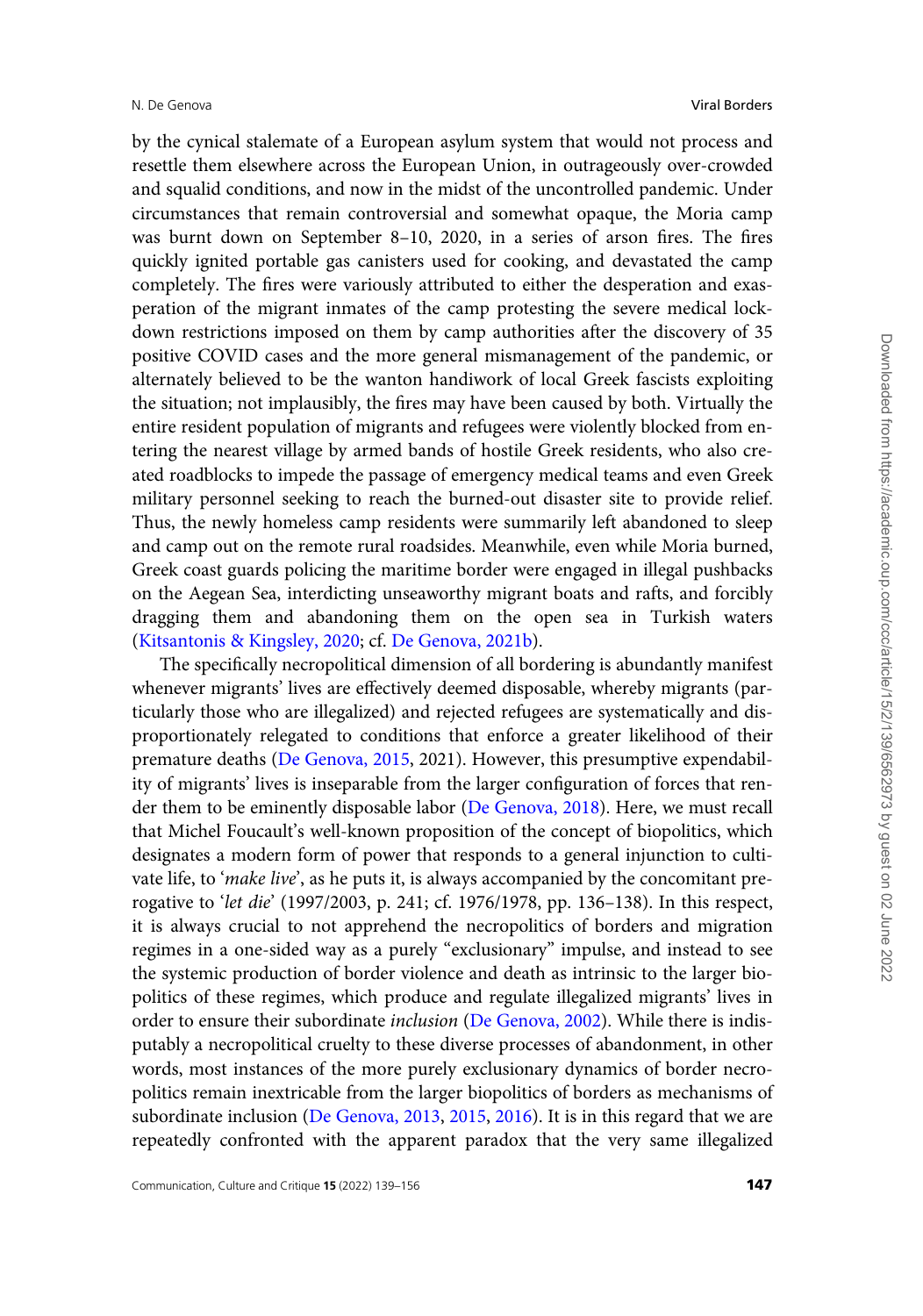migrants and rejected refugees castigated as an "undesirable" menace, once they have made their way across these violent and lethal borderscapes, are also not infrequently later deemed to be "essential" workers whose very disposability renders them "indispensable" to various well-established labor regimes that routinely satisfy the demands of capital accumulation.

# Border Struggles and the Politics of Mobility

Even confronted with the ever more devious and deadly reaction formations of border policing and immigration enforcement by state powers, the constitutive force and autonomy of human mobility must nonetheless be central in our analyses of the veritable making and remaking of our contemporary world. Particularly under the restrictions imposed by states during the pandemic, it is abundantly evident that migratory projects and itineraries have been subjected to often violent reversals as a result of border closures, increasingly militarized border control, more heavyhanded detention regimes, and intensified deportation dragnets. Nonetheless, even under the most repressive conditions and confronted with such cruel reversals, it remains vital to discern the autonomous force and subjective versatility of migrants and refugees who continuously recalibrate their own strategies and tactics in the agonistic effort to realize their mobility projects ([De Genova, 2017\)](#page-15-0). Even against the considerable forces aligned to immobilize their migratory projects, which may to greater or lesser extents compel them to revert to a kind of "standby" mode of tactical waiting, migrants' subjective autonomy remains an incorrigible force. And waiting to be re-activated, their mobilities remain an intractable and always potentially disruptive constitutive power.

The autonomy of migration is inherently and objectively political, inasmuch as migrants and refugees can be understood to act in a manner that asserts the primacy of their human needs over and against the border, the police, the law, and the state. This is objectively the case, regardless of whatever ideas that any given migrant may have formulated consciously or articulated. Recall the thousands of refugees on the march across Europe in 2015, charging one border after another. Or think of the caravans of hundreds of Central Americans who arrived at the U.S.– Mexico border in 2018, triumphantly scaling the border fence in a celebration of their defiance. With the concept of a politics of incorrigibility [\(De Genova, 2010\)](#page-15-0), I have sought to highlight not only the objective intractability of migrant subjectivity within the workings of border regimes that seek to "manage" or govern human mobility, but also the more overt and explicit subjective manifestations of migrants' acts of insubordination in such moments of deliberate disaffection and defiance. I designate this as a politics of incorrigibility, moreover, because it confronts state power and its border, immigration, and asylum regimes with the impossibility of changing or "correcting" the abject excess that its own system of illegalization has generated and sustained.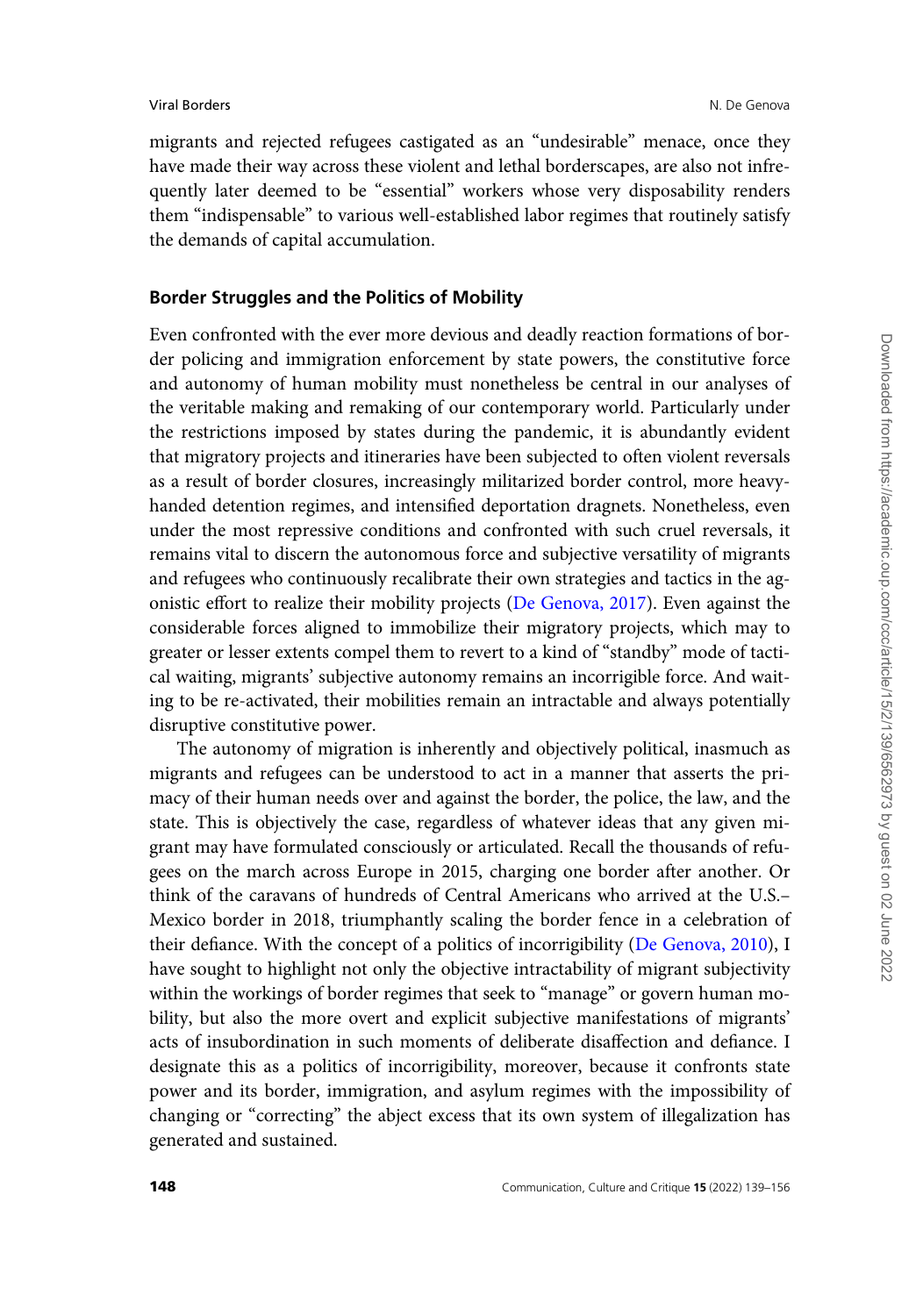Proponents of the autonomy of migration perspective have advanced the proposition that migration can itself be understood to be a social movement in an objective sense (see, e.g., [Bojad](#page-14-0)z[ijev](#page-14-0) & [Karakayali, 2010](#page-14-0); [De Genova, 2010](#page-15-0); [Mezzadra,](#page-16-0) [2001](#page-16-0), [2004](#page-16-0), [2011;](#page-16-0) [Mezzadra](#page-17-0) & [Neilson, 2003,](#page-17-0) [2013](#page-17-0); [Mitropoulos, 2006](#page-17-0); [Papadopoulos, Stephenson,](#page-17-0) & [Tsianos, 2008](#page-17-0); [Stierl et al., 2021](#page-17-0)). In the American context, the recurrent mass caravans of recent years, composed of migrants and refugees (mainly Honduran and other Central American women, children, unaccompanied minors, and LGBT persons) signal an increasingly prominent example of such migrant autonomy and collective self-organization as a veritable social movement. These mobilizations have been a repeated and persistent occurrence over the last decade or more, organized more or less annually by the transnational migrant solidarity organization Pueblo Sin Fronteras (People Without Borders), often in the run-up to Easter Sunday to evoke the Viacrucis ("Way of the Cross") associated with biblical narrative of the passion of Jesus. More recently, the organization of caravans has notably become a generalized tactic. The caravans provide a model of collective, organized migrant/refugee self-protection against the predations of the migratory journey as well as an affirmative protest mobilization against unjust border and immigration policies. It is crucial to note, however, that a very large portion of these are people fleeing violence in numerous forms, including state repression, as well as disasters associated with climate change, and they aspire to petition for asylum. This is precisely the sort of diminutive but nonetheless audacious refugee self-assertion and self-organization that may be called the autonomy of asylum ([De](#page-15-0) [Genova, Garelli, & Tazzioli, 2018](#page-15-0)). In this perspective, the questions of asylum—including the stringent and exclusionary juridical provisions for refugee recognition and protection, and the hegemonic narratives of victimization, persecution, and forced migration—must be rendered apprehensible and commensurate with the irreducibility of refugees constrained but nonetheless substantial autonomy, freedom of movement, and subjectivity. Hence, we may be better attuned to the ways that "asylum seekers petition for protection and at the same time refuse to accept the spatial traps and restrictions imposed by the asylum regime's 'rules of the game'" (2018, p. 248). The mass caravans of asylum seekers whose collective mobilization defies the customary and obligatory narratives constructing them as pure victims repudiate and defy the hegemonic expectation that bona fide and legitimate refugees could only ever be the objects of someone else's pity, compassion, and protection, and instead affirm and boldly assert their subjectivity and autonomy.

At the start of 2021, the first major caravan since the COVID outbreak was on the march. Originating in the Honduran city of San Pedro Sula in the aftermath of the combined economic and social devastation of the pandemic and then two backto-back hurricanes (Eta and Iota) in November<sup>8</sup>—but also as a more general repudiation of the violence, corruption, and impunity of the Honduran state as well as societal violence and endemic poverty<sup>9</sup>—it was perhaps the largest caravan to date, with estimates ranging from 7,000 to 9,000 participants. Upon crossing the border into Guatemala, the migrants and refugees were met with a militarized response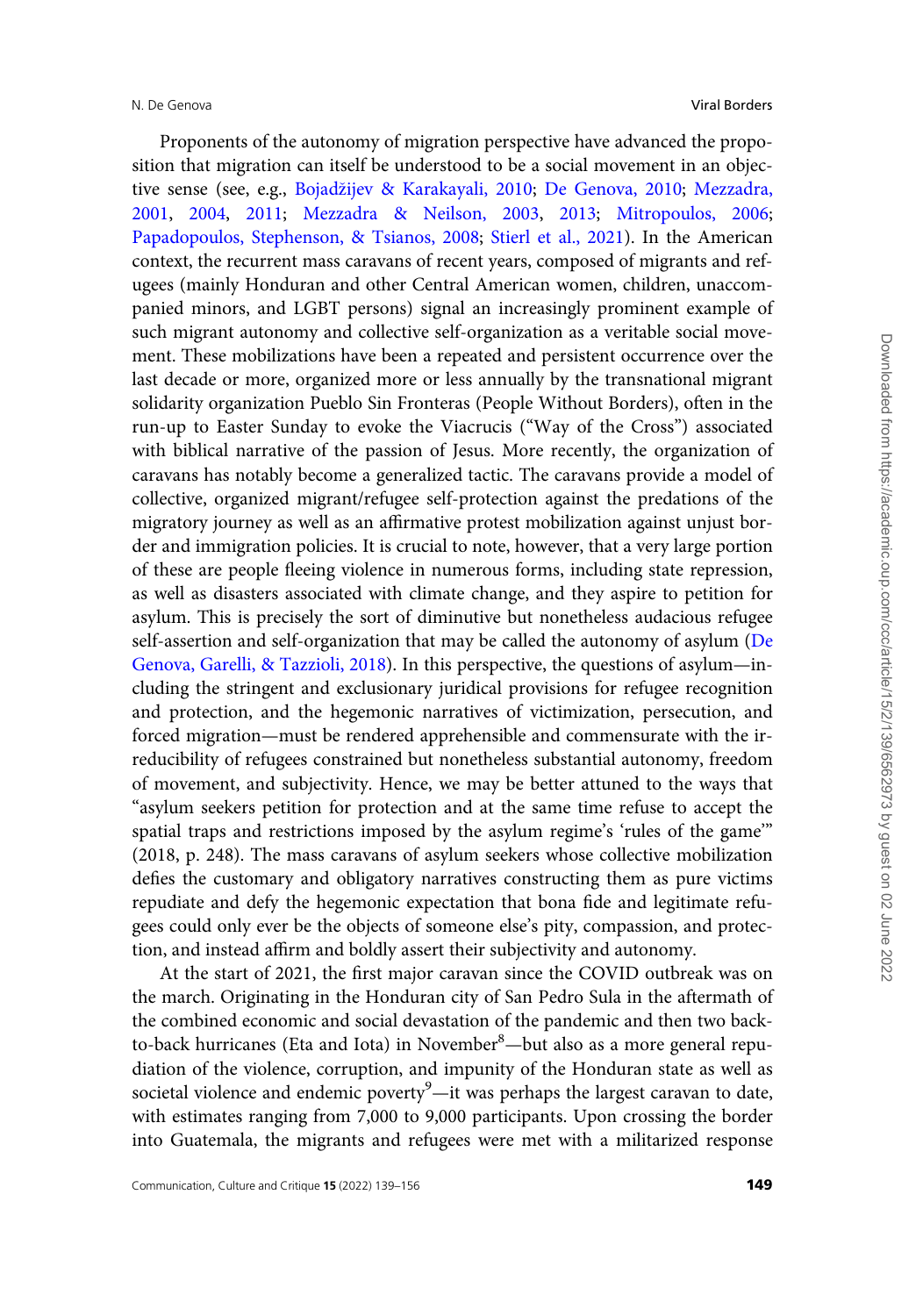that culminated on January 17, 2021, in a fierce assault by state security forces wielding crude wooden truncheons hewn from tree branches, and deploying tear gas. Citing the requirement that no one can be granted entry into the country without proof of a negative COVID test, the Guatemalan authorities justified their violent reaction on the basis of "national security," citing the risk of mass contagion, while also criminalizing the caravan with the allegation that it was "infiltrated" by gang members [\(La Jornada, 2021\)](#page-16-0). A viral border, indeed.

This, finally, is a crucial dimension of the larger underlying dynamic that the COVID pandemic helps to elucidate: the frenzy of re-bordering instigated in the face of the pandemic has served in fact to unleash a veritable pandemic of viral borders, an infectious and highly promiscuous contagion of border policing tactics that has spread with a viral velocity and ferocity. If the pandemic has supplied the pretext for this convulsion of reactive and reactionary militarized border policing, however, the deeper infrastructure sustaining this extravagant and brutal response lies in the subcontracting of junior partner states such as Mexico or Guatemala to serve as de facto border guards in what is effectively an externalization of the U.S.'s border regime across the full extent of Mexico, Central America, and beyond.<sup>10</sup> For at least the last two decades, the US has persistently deployed its economic power and political force in order to exert pressure and inexorably enlist and command the compliance of other states across the Americas to marshal their border control, detention, and deportation capabilities toward the ends of intensifying the punitive repercussions for autonomous cross-border human mobility. During the same era, the European Union has pursued an analogous strategy in its own extended "neighborhood" of externalized bordering, from Turkey and North Africa to deep into sub-Saharan Africa [\(Andersson, 2014](#page-14-0); [De Genova, 2017](#page-15-0)). In these ways, state powers in the so-called Global North also conveniently outsource the most vicious violence of their border regimes to more overtly "illiberal" states that operate with fewer pretensions of humanitarianism and greater levels of impunity. Thus, both the proliferation of borders on a planetary scale and the increasing consolidation of supra-national border regimes, which encompass and integrate multiple state powers as well as various non-state contenders for sovereign power, emerge as complementary sites for staging the unfinished business and open-ended racialized struggles of our global postcolonial condition. Hence, the viral spread of rebordering has not been occasioned by a random or sporadic sequence of haphazard interactions and exchanges, but rather by the steady, predictable, and largely systematic integration and consolidation of border regimes that exceed the limits and constraints of any single nation-state's sovereignty or territorial jurisdiction. This of course is not to suggest that these border regimes are somehow not riddled with their own contradictions and conflicts, but it does nonetheless underscore their transnational, intercontinental geopolitical scope. And furthermore, their contradictions and conflicts operate, in effect, as a kind of convulsive harmonization on a larger scale. The processes of border externalization, which have become entrenched over the last two decades, therefore amplify the viral character of re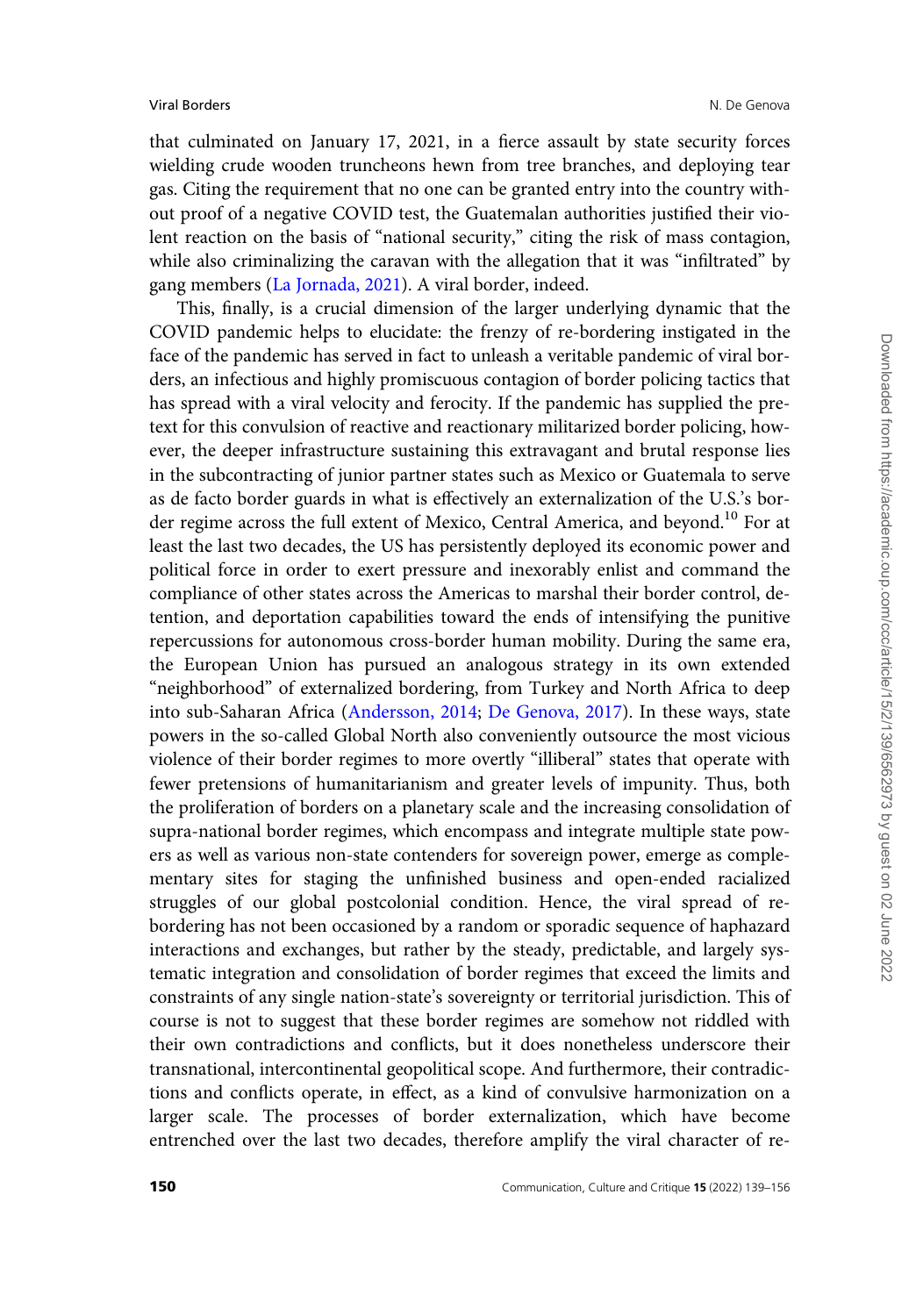bordering tactics as they reverberate across the transnational geographies of ever increasingly extended and interconnected border regimes. The COVID pandemic has thus served as a kind of Petri dish for the proliferation and accelerated spread of such tactics of re-bordering.

In all of this, however, the proliferation, fortification, and re-entrenchment of borders remains fundamentally a reaction formation, responding always to the primacy of the autonomy and subjective force of human mobility, and the elementary exercise of our existential freedom of movement. And the transnational, intercontinental geopolitical scope of these border regimes is indeed a kind of inverted reflection of the truly global character of these formations of human mobility themselves. That is what the caravans illustrate in a resplendent way. The autonomy of migration and refugee movements repeatedly presents itself as an obstreperous subjective force—and indeed, a pronouncedly postcolonial reprise—enacting various configurations of human life in its active (productive) relation to the space of the planet, and thereby reasserting the primacy of human life as a mobile constituent power in itself.

The COVID-19 pandemic, like any natural disaster, has had far more severe repercussions in terms of human suffering and death as a consequence of the systemic sociopolitical inequalities that unevenly distribute precarity ([De Genova,](#page-15-0) [2020](#page-15-0); [Faas et al., 2020;](#page-15-0) [Manderson et al., 2021\)](#page-16-0). Predictably, the precaritization of migrants and refugees' lives has been exacerbated as states moved to convert crisis into opportunity and border regimes were promptly re-purposed for the devious imposition and enforcement of a fatuous and cynical logic of "national" quarantine ([Aradau and Tazzioli, 2021;](#page-14-0) [Heller, 2021](#page-16-0); cf. Brandariz & Fernández-Bessa, 2021). Yet, as this article has underscored, the reaction formations of re-bordering instigated under the pretext of public health emergency measures, and the viral borders that have ensued, have mobilized and deployed exceptional forms of violence and cruelty but in no sense succeed to permanently suppress or exclude the incorrigible subjective force of human mobility that persistently re-stages every spectacle of border enforcement as a site of unresolved struggle.

#### **Notes**

- 1. Here, it is of course noteworthy that these mobilities are also facilitated, more than ever before, by the ingenious uses to which people on the move have adapted smartphones, social media, and other digital platforms toward the coordination and realization of their own autonomous and subjective ends. Migrants' digital practices indeed represent a whole new horizon for research (see, e.g., Álvarez Velasco, 2019; Fernández Labayen & [Guti](#page-16-0)é[rrez, 2021](#page-16-0); [Rae](#page-17-0) [et al., 2018;](#page-17-0) [Scheel, 2019;](#page-17-0) [Stavinoha, 2019\)](#page-17-0).
- 2. Notably, the Trump administration had already sought to severely curtail asylum, particularly for Central Americans and other Latin Americans, when, on June 11, 2018, then-U.S. Attorney General Jeff Sessions overruled and vacated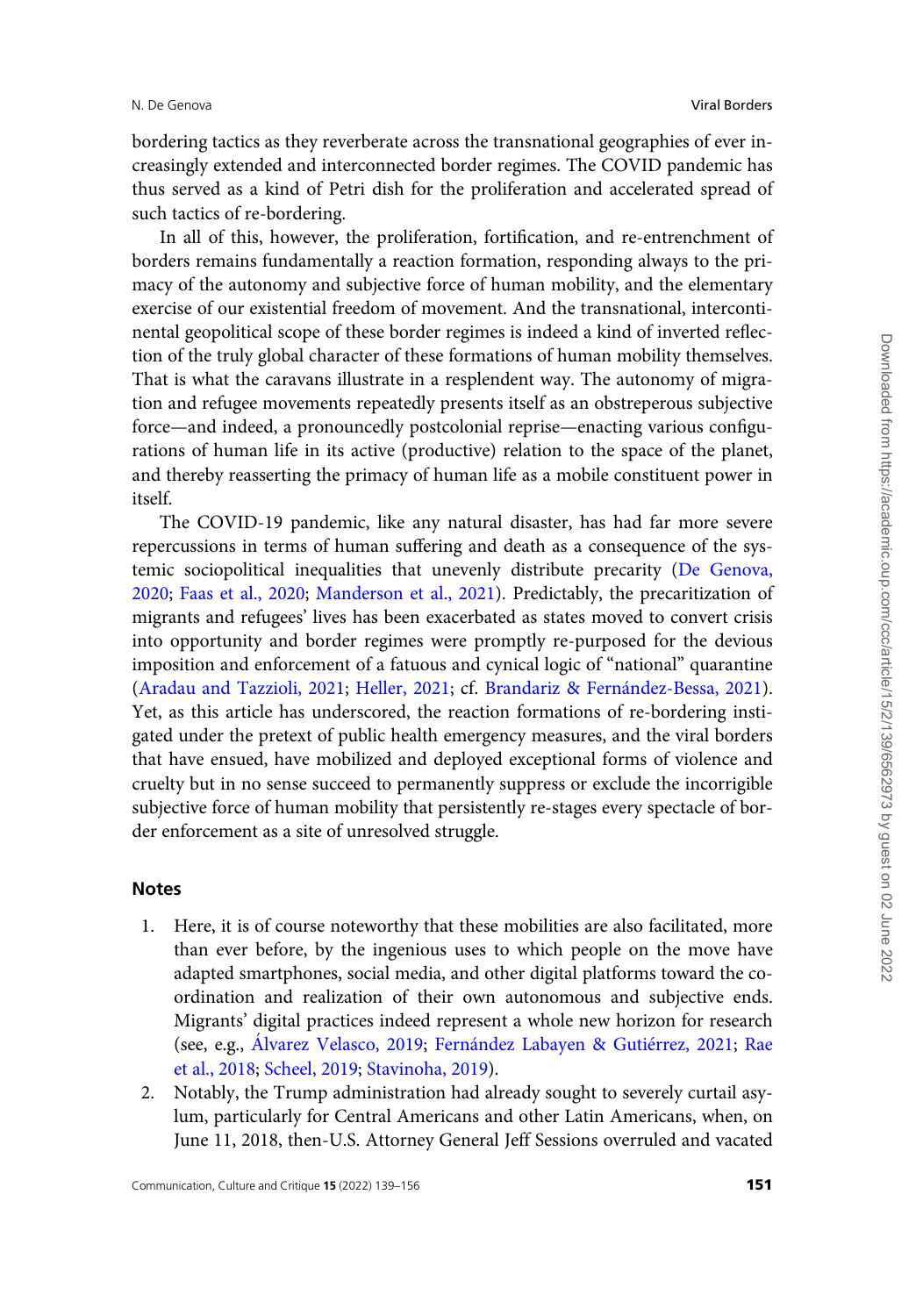a 2014 precedent known as the "Matter of A-R-C-G," a legal precedent allowing for victims of domestic abuse and gang violence to qualify for asylum (see 27 I&N Dec. 316 (A.G. 2018), Interim Decision #3929; available at: [https://](https://www.justice.gov/eoir/page/file/1070866/download) [www.justice.gov/eoir/page/file/1070866/download](https://www.justice.gov/eoir/page/file/1070866/download)).

- 3. Title 42 of the U.S. Code is a public health provision. It gives the Surgeon General the authority to prohibit noncitizens from entering the US from a country where the Surgeon General determines there is a danger of communicable disease being introduced into the US. This practice can be implemented by the Surgeon General for as long as deemed "necessary for such purpose." When someone is being expelled under Title 42, they cannot apply for asylum.
- 4. The Migrant Protection Protocols (MPP), also known as the "Remain in Mexico" policy, were implemented starting in January 2019, requiring asylum seekers who arrive at official ports of entry along the U.S. southern border to be returned to Mexico and wait there throughout the entire asylum process. Under these MPPs, more than 70,000 people forced to wait in Mexico for their asylum hearings in the US, initially for months, and for some, for more than a year.
- 5. [https://www.nytimes.com/2021/04/25/video/immigration-detention-covid-take](https://www.nytimes.com/2021/04/25/video/immigration-detention-covid-takeaways.html?campaign_id=2&hx0026;emc=edit_th_20210426&hx0026;instance_id=29740&hx0026;nl=todaysheadlines&hx0026;regi_id=44765954&hx0026;segment_id=56379&hx0026;user_id=e4627a0fefba21513c81d0eb6b94cea8) [aways.html?campaign\\_id](https://www.nytimes.com/2021/04/25/video/immigration-detention-covid-takeaways.html?campaign_id=2&hx0026;emc=edit_th_20210426&hx0026;instance_id=29740&hx0026;nl=todaysheadlines&hx0026;regi_id=44765954&hx0026;segment_id=56379&hx0026;user_id=e4627a0fefba21513c81d0eb6b94cea8)=[2](https://www.nytimes.com/2021/04/25/video/immigration-detention-covid-takeaways.html?campaign_id=2&hx0026;emc=edit_th_20210426&hx0026;instance_id=29740&hx0026;nl=todaysheadlines&hx0026;regi_id=44765954&hx0026;segment_id=56379&hx0026;user_id=e4627a0fefba21513c81d0eb6b94cea8)&[emc](https://www.nytimes.com/2021/04/25/video/immigration-detention-covid-takeaways.html?campaign_id=2&hx0026;emc=edit_th_20210426&hx0026;instance_id=29740&hx0026;nl=todaysheadlines&hx0026;regi_id=44765954&hx0026;segment_id=56379&hx0026;user_id=e4627a0fefba21513c81d0eb6b94cea8)=[edit\\_th\\_20210426](https://www.nytimes.com/2021/04/25/video/immigration-detention-covid-takeaways.html?campaign_id=2&hx0026;emc=edit_th_20210426&hx0026;instance_id=29740&hx0026;nl=todaysheadlines&hx0026;regi_id=44765954&hx0026;segment_id=56379&hx0026;user_id=e4627a0fefba21513c81d0eb6b94cea8)&[instance\\_id](https://www.nytimes.com/2021/04/25/video/immigration-detention-covid-takeaways.html?campaign_id=2&hx0026;emc=edit_th_20210426&hx0026;instance_id=29740&hx0026;nl=todaysheadlines&hx0026;regi_id=44765954&hx0026;segment_id=56379&hx0026;user_id=e4627a0fefba21513c81d0eb6b94cea8)=[29740&](https://www.nytimes.com/2021/04/25/video/immigration-detention-covid-takeaways.html?campaign_id=2&hx0026;emc=edit_th_20210426&hx0026;instance_id=29740&hx0026;nl=todaysheadlines&hx0026;regi_id=44765954&hx0026;segment_id=56379&hx0026;user_id=e4627a0fefba21513c81d0eb6b94cea8) [nl](https://www.nytimes.com/2021/04/25/video/immigration-detention-covid-takeaways.html?campaign_id=2&hx0026;emc=edit_th_20210426&hx0026;instance_id=29740&hx0026;nl=todaysheadlines&hx0026;regi_id=44765954&hx0026;segment_id=56379&hx0026;user_id=e4627a0fefba21513c81d0eb6b94cea8)=[todaysheadlines](https://www.nytimes.com/2021/04/25/video/immigration-detention-covid-takeaways.html?campaign_id=2&hx0026;emc=edit_th_20210426&hx0026;instance_id=29740&hx0026;nl=todaysheadlines&hx0026;regi_id=44765954&hx0026;segment_id=56379&hx0026;user_id=e4627a0fefba21513c81d0eb6b94cea8)&[regi\\_id](https://www.nytimes.com/2021/04/25/video/immigration-detention-covid-takeaways.html?campaign_id=2&hx0026;emc=edit_th_20210426&hx0026;instance_id=29740&hx0026;nl=todaysheadlines&hx0026;regi_id=44765954&hx0026;segment_id=56379&hx0026;user_id=e4627a0fefba21513c81d0eb6b94cea8)=[44765954](https://www.nytimes.com/2021/04/25/video/immigration-detention-covid-takeaways.html?campaign_id=2&hx0026;emc=edit_th_20210426&hx0026;instance_id=29740&hx0026;nl=todaysheadlines&hx0026;regi_id=44765954&hx0026;segment_id=56379&hx0026;user_id=e4627a0fefba21513c81d0eb6b94cea8)&[segment\\_id](https://www.nytimes.com/2021/04/25/video/immigration-detention-covid-takeaways.html?campaign_id=2&hx0026;emc=edit_th_20210426&hx0026;instance_id=29740&hx0026;nl=todaysheadlines&hx0026;regi_id=44765954&hx0026;segment_id=56379&hx0026;user_id=e4627a0fefba21513c81d0eb6b94cea8)=[56379&user\\_id](https://www.nytimes.com/2021/04/25/video/immigration-detention-covid-takeaways.html?campaign_id=2&hx0026;emc=edit_th_20210426&hx0026;instance_id=29740&hx0026;nl=todaysheadlines&hx0026;regi_id=44765954&hx0026;segment_id=56379&hx0026;user_id=e4627a0fefba21513c81d0eb6b94cea8)=[e4627](https://www.nytimes.com/2021/04/25/video/immigration-detention-covid-takeaways.html?campaign_id=2&hx0026;emc=edit_th_20210426&hx0026;instance_id=29740&hx0026;nl=todaysheadlines&hx0026;regi_id=44765954&hx0026;segment_id=56379&hx0026;user_id=e4627a0fefba21513c81d0eb6b94cea8) [a0fefba21513c81d0eb6b94cea8](https://www.nytimes.com/2021/04/25/video/immigration-detention-covid-takeaways.html?campaign_id=2&hx0026;emc=edit_th_20210426&hx0026;instance_id=29740&hx0026;nl=todaysheadlines&hx0026;regi_id=44765954&hx0026;segment_id=56379&hx0026;user_id=e4627a0fefba21513c81d0eb6b94cea8)
- 6. [https://www.nytimes.com/2021/04/28/us/coronavirus-migrants-testing.html?](https://www.nytimes.com/2021/04/28/us/coronavirus-migrants-testing.html?campaign_id=2&hx0026;emc=edit_th_20210429&hx0026;instance_id=29815&hx0026;nl=todaysheadlines&hx0026;regi_id=44765954&hx0026;segment_id=56778&hx0026;user_id=e4627a0fefba21513c81d0eb6b94cea8) [campaign\\_id](https://www.nytimes.com/2021/04/28/us/coronavirus-migrants-testing.html?campaign_id=2&hx0026;emc=edit_th_20210429&hx0026;instance_id=29815&hx0026;nl=todaysheadlines&hx0026;regi_id=44765954&hx0026;segment_id=56778&hx0026;user_id=e4627a0fefba21513c81d0eb6b94cea8)=[2&emc](https://www.nytimes.com/2021/04/28/us/coronavirus-migrants-testing.html?campaign_id=2&hx0026;emc=edit_th_20210429&hx0026;instance_id=29815&hx0026;nl=todaysheadlines&hx0026;regi_id=44765954&hx0026;segment_id=56778&hx0026;user_id=e4627a0fefba21513c81d0eb6b94cea8)=[edit\\_th\\_20210429&instance\\_id](https://www.nytimes.com/2021/04/28/us/coronavirus-migrants-testing.html?campaign_id=2&hx0026;emc=edit_th_20210429&hx0026;instance_id=29815&hx0026;nl=todaysheadlines&hx0026;regi_id=44765954&hx0026;segment_id=56778&hx0026;user_id=e4627a0fefba21513c81d0eb6b94cea8)=[29815&nl](https://www.nytimes.com/2021/04/28/us/coronavirus-migrants-testing.html?campaign_id=2&hx0026;emc=edit_th_20210429&hx0026;instance_id=29815&hx0026;nl=todaysheadlines&hx0026;regi_id=44765954&hx0026;segment_id=56778&hx0026;user_id=e4627a0fefba21513c81d0eb6b94cea8)=[today](https://www.nytimes.com/2021/04/28/us/coronavirus-migrants-testing.html?campaign_id=2&hx0026;emc=edit_th_20210429&hx0026;instance_id=29815&hx0026;nl=todaysheadlines&hx0026;regi_id=44765954&hx0026;segment_id=56778&hx0026;user_id=e4627a0fefba21513c81d0eb6b94cea8) [sheadlines&regi\\_id](https://www.nytimes.com/2021/04/28/us/coronavirus-migrants-testing.html?campaign_id=2&hx0026;emc=edit_th_20210429&hx0026;instance_id=29815&hx0026;nl=todaysheadlines&hx0026;regi_id=44765954&hx0026;segment_id=56778&hx0026;user_id=e4627a0fefba21513c81d0eb6b94cea8)=[44765954](https://www.nytimes.com/2021/04/28/us/coronavirus-migrants-testing.html?campaign_id=2&hx0026;emc=edit_th_20210429&hx0026;instance_id=29815&hx0026;nl=todaysheadlines&hx0026;regi_id=44765954&hx0026;segment_id=56778&hx0026;user_id=e4627a0fefba21513c81d0eb6b94cea8)&[segment\\_id](https://www.nytimes.com/2021/04/28/us/coronavirus-migrants-testing.html?campaign_id=2&hx0026;emc=edit_th_20210429&hx0026;instance_id=29815&hx0026;nl=todaysheadlines&hx0026;regi_id=44765954&hx0026;segment_id=56778&hx0026;user_id=e4627a0fefba21513c81d0eb6b94cea8)=[56778&user\\_id](https://www.nytimes.com/2021/04/28/us/coronavirus-migrants-testing.html?campaign_id=2&hx0026;emc=edit_th_20210429&hx0026;instance_id=29815&hx0026;nl=todaysheadlines&hx0026;regi_id=44765954&hx0026;segment_id=56778&hx0026;user_id=e4627a0fefba21513c81d0eb6b94cea8)=[e4627a0fefba](https://www.nytimes.com/2021/04/28/us/coronavirus-migrants-testing.html?campaign_id=2&hx0026;emc=edit_th_20210429&hx0026;instance_id=29815&hx0026;nl=todaysheadlines&hx0026;regi_id=44765954&hx0026;segment_id=56778&hx0026;user_id=e4627a0fefba21513c81d0eb6b94cea8) [21513c81d0eb6b94cea8](https://www.nytimes.com/2021/04/28/us/coronavirus-migrants-testing.html?campaign_id=2&hx0026;emc=edit_th_20210429&hx0026;instance_id=29815&hx0026;nl=todaysheadlines&hx0026;regi_id=44765954&hx0026;segment_id=56778&hx0026;user_id=e4627a0fefba21513c81d0eb6b94cea8)
- 7. Asylum Cooperative Agreements (ACAs), also known as "safe third country" agreements, were initiated unilaterally by executive fiat by the Trump administration in July 2018, beginning with Guatemala. After Trump threatened to ban Guatemalans with valid U.S. visas and to tax migrant remittances, Guatemala complied. In the following weeks, El Salvador and Honduras signed similar agreements.
- 8. The Red Cross estimates that approximately 4.2 million people were affected by the back-to-back hurricanes in November 2020 in Honduras, Nicaragua and Guatemala.
- 9. Honduras has undergone prolonged and ongoing repression ensuing form the military coup in 2009 ([Gordon](#page-16-0) [& Webber, 2013](#page-16-0)).
- 10. Peter Andreas notably identified these tendencies toward a "multilateral policy harmonization and a 'pooling' of sovereignty to build a formal North American security perimeter (a 'fortress North America')" (2003, p. 15). See also Alvarez Velasco (2015, [2020\)](#page-14-0); [Brigden and Mainwaring \(2016\).](#page-14-0) For a discussion of border externalization in the European context, see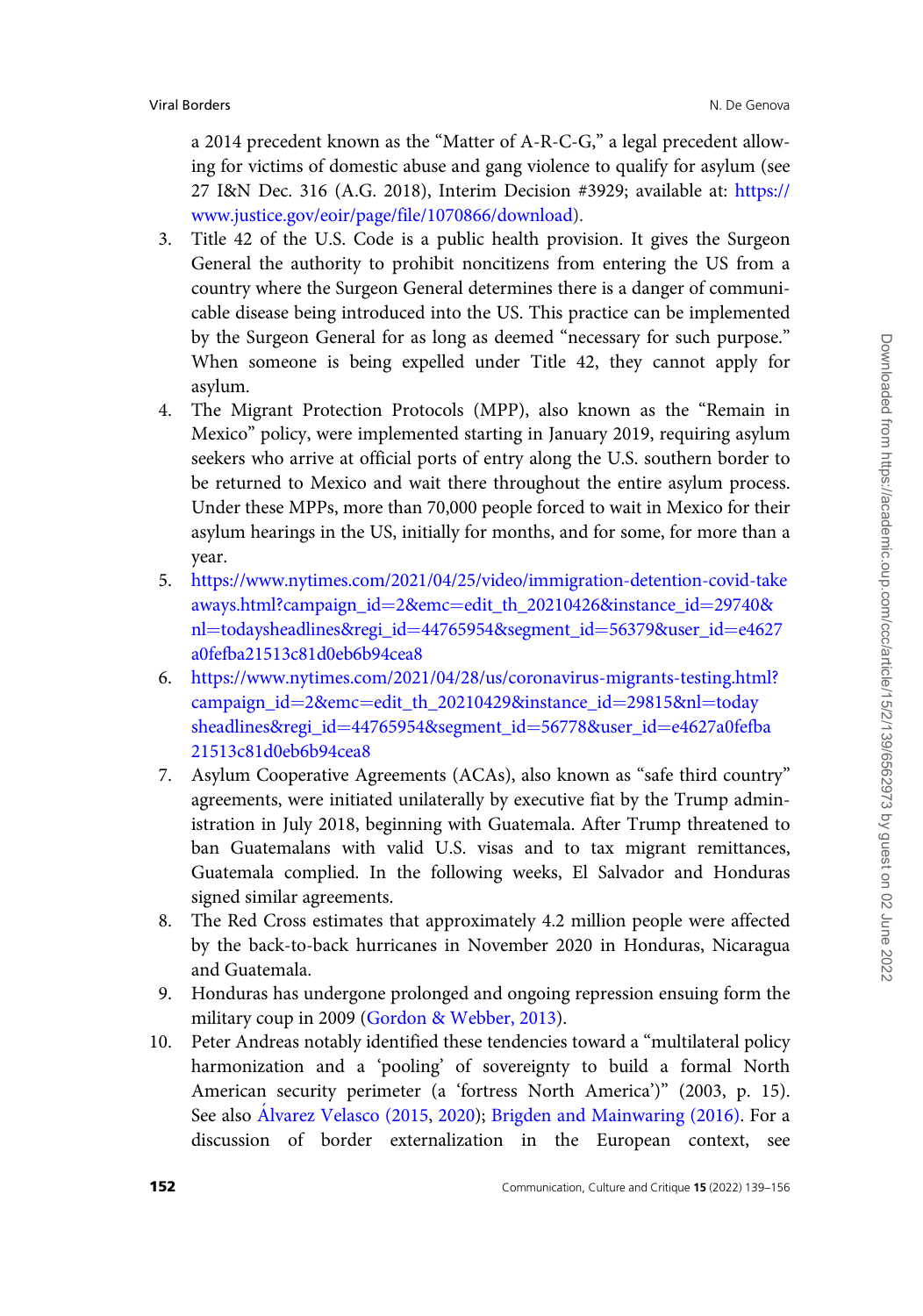<span id="page-14-0"></span>"Externalization" in [Casas-Cortes et al. \(2015](#page-15-0), pp. 73–77); cf. [De Genova](#page-15-0) [\(2017\)](#page-15-0).

# ACKNOWLEDGEMENTS

Earlier versions of this article were presented to the conference "Migrant Belongings, Digital Practices and the Everyday" at the Utrecht University, as well as the seminar of the Centre for Migration Studies/at the University of British Columbia, the workshop "From Crisis to Critique: Languages of Resistance, Transformation, and Futurity in Mediterranean Crisis-Scapes" at the University of Leiden, the Seminar on Forced Migration at the University of Vienna, and the "The Migration-Mobility Nexus" seminar at the University of Neuchâtel. I am grateful to all of the organizers for these gracious invitations and all of the participants for their engaged and thoughtful discussion.

### References

- Alvarez Velasco, S. (2015). Confronting violence and border control along the Ecuador-Mexico-US zone of transit. Border Criminologies. Centre for Criminology, University of Oxford. (6 November 2015). Retrieved from [https://www.law.ox.ac.uk/re](https://www.law.ox.ac.uk/research-subject-groups/centre-criminology/centreborder-criminologies/blog/2015/10/confronting) [search-subject-groups/centre-criminology/centreborder-criminologies/blog/2015/10/](https://www.law.ox.ac.uk/research-subject-groups/centre-criminology/centreborder-criminologies/blog/2015/10/confronting) [confronting](https://www.law.ox.ac.uk/research-subject-groups/centre-criminology/centreborder-criminologies/blog/2015/10/confronting).
- A´lvarez Velasco, S. (2019). Trespassing the visible: The production of Ecuador as a global space of transit for irregularized migrants moving towards the Mexico-U.S. Corridor. Unpublished Ph.D. dissertation. Department of Geography, King's College London.
- Alvarez Velasco, S. (2020). From Ecuador to elsewhere: The (Re)configuration of a transit country. Migration and Society, 3(1), 34–49.
- Andersson, R. (2014). Illegality, Inc.: Clandestine migration and the business of bordering Europe. University of California Press.
- Andreas, P. (2003). A tale of two borders: The U.S.-Canada and U.S.-Mexico lines after 9-11. In P. Andreas and T. J. Biersteker (Eds.), The rebordering of North America: Integration and exclusion in a new security context (pp. 1–23). Routledge.
- Andrijasevic, R. (2010). From exception to excess: Detention and deportations across the Mediterranean space. In N. De Genova and N. Peutz (Eds.), The deportation regime: Sovereignty, space, and the freedom of movement (pp. 147–165). Duke University Press .
- Aradau, C., & Tazzioli, M. (2021). Covid-19 and rebordering the world. Radical Philosophy, 2(10). [www.radicalphilosophy.com/article/covid-19-and-rebordering-the-world](http://www.radicalphilosophy.com/article/covid-19-and-rebordering-the-world)
- Brandariz, J. A., & Fernández-Bessa, C. (2021). Coronavirus and immigration detention in Europe: The short summer of abolitionism? Social Sciences, 10(6), 226–243.
- Bojadzijev, M., & Karakayali, S. (2010). Recuperating the sideshows of capitalism: The autonomy of migration today. e-flux #17. [www.e-flux.com/journal/17/67379/recuperating-the](http://www.e-flux.com/journal/17/67379/recuperating-the-sideshows-of-capitalism-the-autonomy-of-migration-today)[sideshows-of-capitalism-the-autonomy-of-migration-today](http://www.e-flux.com/journal/17/67379/recuperating-the-sideshows-of-capitalism-the-autonomy-of-migration-today)
- Brigden, N., & Mainwaring, C. (2016). Matryoshka journeys: Im/mobility during migration. Geopolitics, 21(2), 407–434.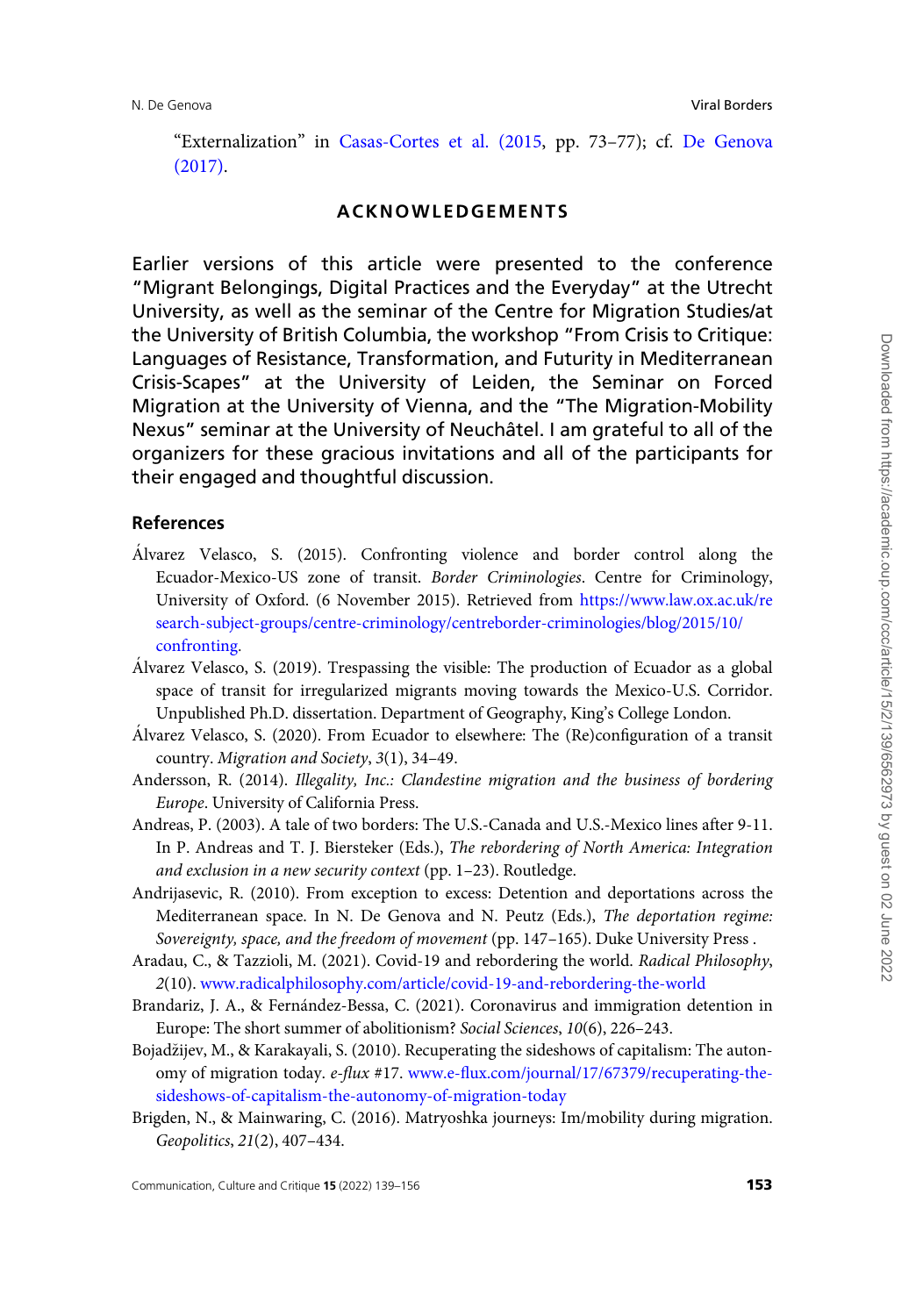- <span id="page-15-0"></span>Casas-Cortes, M., Cobarrubias, S., De Genova, N., Garelli, G., Grappi, G., Heller, C., ... Tazzioli, M. (2015). New keywords: Migration and borders. Cultural Studies, 29(1), 55–87.
- Chishti, M., & Pierce, S. (2020). Crisis within a crisis: Immigration in the US in a time of COVID-19. Migration Policy Institute (26 March 2020); [https://www.migrationpolicy.](https://www.migrationpolicy.org/article/crisis-within-crisis-immigration-time-covid-19) [org/article/crisis-within-crisis-immigration-time-covid-19](https://www.migrationpolicy.org/article/crisis-within-crisis-immigration-time-covid-19)
- Collyer, M. (2010). Stranded migrants and the fragmented journey. Journal of Refugee Studies, 23(3), 273–293.
- De Genova, N. (2002). Migrant 'illegality' and deportability in everyday life. Annual Review of Anthropology, 31(1), 419–447.
- De Genova, N. (2010). The queer politics of migration: Reflections on 'illegality' and incorrigibility. Studies in Social Justice, 4(2), 101–126.
- De Genova, N. (2013). Spectacles of migrant 'illegality': The scene of exclusion, the obscene of inclusion. Ethnic and Racial Studies, 36(7), 1180–1198.
- De Genova, N. (2015). Extremities and regularities: Regulatory regimes and the spectacle of immigration enforcement. In Y. Jansen, R. Celikates, & J. de Bloois (Eds.), The irregularisation of migration in contemporary Europe: Detention, deportation, drowning (pp. 3–14). Rowman & Littlefield.
- De Genova, N. (2016). The 'Crisis' of the European border regime: Towards a Marxist theory of borders. International Socialism, 150, 33–56. Retrieved from [http://isj.org.uk/the-crisis](http://isj.org.uk/the-crisis-of-the-european-border-regime-towards-a-marxist-theory-of-borders/)[of-the-european-border-regime-towards-a-marxist-theory-of-borders/](http://isj.org.uk/the-crisis-of-the-european-border-regime-towards-a-marxist-theory-of-borders/).
- De Genova, N. (2017). The autonomy of deportation. Lo Squader, 44, 9–12. [http://www.los](http://www.losquaderno.professionaldreamers.net/wp-content/uploads/2017/05/losquaderno44.pdf) [quaderno.professionaldreamers.net/wp-content/uploads/2017/05/losquaderno44.pdf](http://www.losquaderno.professionaldreamers.net/wp-content/uploads/2017/05/losquaderno44.pdf)
- De Genova, N. (2018). Migration and the mobility of labor. In M. Vidal, T. Smith, T. Rotta, & P. Prew (Eds.), The Oxford Handbook of Karl Marx. Oxford University Press. Published online (December 2018). doi:10.1093/oxfordhb/9780190695545.013.25
- De Genova, N. (2020). Life versus capital: The COVID-19 pandemic and the politics of life. Spectre, <https://spectrejournal.com/life-vs-capital/>
- De Genova, N. (2021a). Anonymous brown bodies: The productive power of the deadly U.S.-Mexico border. In J. Longazel and M. C. Hallett (Eds.), Migration and mortality: Social death, dispossession, and survival in the Americas (pp. 83–100). Temple University Press.
- De Genova, N. (2021b). On standby ... at the borders of 'Europe'. Ephemera: Theory & Politics in Organization, 21(1), 283-300. First published online (September 4, 2020) at: [www.ephemerajournal.org/contribution/standby](http://www.ephemerajournal.org/contribution/standby&hx0026;hellip;-borders-&hx0026;lsquo;europe&hx0026;rsquo;)...[-borders-'europe'](http://www.ephemerajournal.org/contribution/standby&hx0026;hellip;-borders-&hx0026;lsquo;europe&hx0026;rsquo;)
- De Genova, Nicholas (Ed.). (2017). The borders of "Europe": Autonomy of migration, tactics of bordering. Duke University Press.
- De Genova, N., Garelli, G., & Tazzioli, M. (2018). Autonomy of asylum? The autonomy of migration undoing the refugee crisis script. SAQ: South Atlantic Quarterly 117(2): 239–265.
- De León, J. (2015). The land of open graves: Living and dying on the migrant trail. University of California Press.
- Faas, A. J., Barrios, R., García-Acosta, V., Garriga-López, A., Mattes, S., & Trivedi, J. (2020). Entangled roots and otherwise possibilities: An anthropology of disasters COVID-19 research agenda. Human Organization, 79(4), 333–342.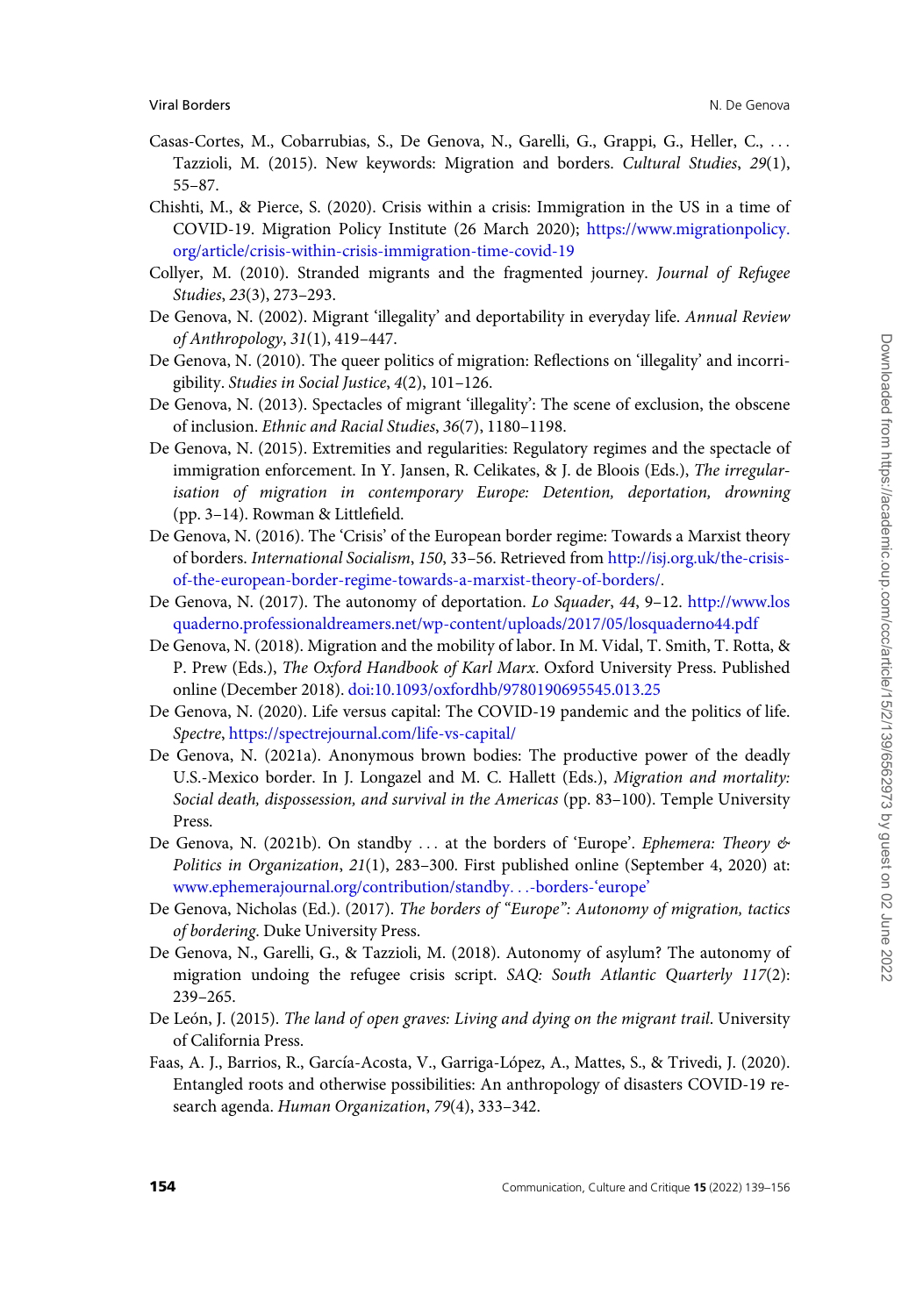- <span id="page-16-0"></span>Fernández Labayen, M., & Gutiérrez, I. (2021). Digital placemaking as survival tactics: Sub-Saharan migrants' Videos at the Moroccan–Spanish border. Convergence: The International Journal of Research into New Media Technologies, 27 (3), 664–678.
- Foucault, M. (1976/1978). The history of sexuality: Volume 1: An introduction. Vintage Books/Random House.
- Garelli, G., & Tazzioli, M. (2017). Choucha beyond the camp: Challenging the border of migration studies. In N. De Genova (Ed.), The borders of "Europe": Autonomy of migration, tactics of bordering (pp. 165–184). Duke University Press.
- Gordon, T., & Webber, J. R. (2013). Post-coup Honduras: Latin America's corridor of reaction. Historical Materialism, 21(3), 16–56.
- Heller, C. (2021). De-confining borders: Towards a politics of freedom of movement in the time of the Pandemic. Mobilities, 16(1), 113–133.
- Jacobsen, C., Karlsen, M-A. & Khosravi, S. (Eds.). (2021). Waiting and the temporalities of irregular migration. Routledge.
- Karakayali, S., & Rigo, E. (2010). Mapping the European space of circulation. In Nicholas De Genova and Nathalie Peutz (Eds.), The Deportation Regime: Sovereignty, Space, and the Freedom of Movement (pp. 123–144). Duke University Press.
- Khosravi, S. (2018). Stolen time. Radical Philosophy, 2(3). [www.radicalphilosophy.com/arti](http://www.radicalphilosophy.com/article/stolen-time) [cle/stolen-time](http://www.radicalphilosophy.com/article/stolen-time)
- Kitsantonis, N., & Kingsley, P. (2020). Pandemic collides with Europe's migrant crisis to set off a calamity in Greece. New York Times (10 September 2020). [https://www.nytimes.](https://www.nytimes.com/2020/09/10/world/europe/lesbos-fires-coronavirus.html?searchResultPosition=1) [com/2020/09/10/world/europe/lesbos-fires-coronavirus.html?searchResultPosition](https://www.nytimes.com/2020/09/10/world/europe/lesbos-fires-coronavirus.html?searchResultPosition=1)=[1](https://www.nytimes.com/2020/09/10/world/europe/lesbos-fires-coronavirus.html?searchResultPosition=1)
- La Jornada, (2021). Dispersa Guatemala caravana migrante hondureña y libera carretera. La Jornada (Mexico, 18 January 2021). [https://www.jornada.com.mx/notas/2021/01/18/](https://www.jornada.com.mx/notas/2021/01/18/mundo/dispersa-guatemala-caravana-migrante-hondurena-y-libera-carretera/) [mundo/dispersa-guatemala-caravana-migrante-hondurena-y-libera-carretera/](https://www.jornada.com.mx/notas/2021/01/18/mundo/dispersa-guatemala-caravana-migrante-hondurena-y-libera-carretera/)
- Lecadet, C. (2013). From migrant destitution to self-organization into transitory national communities: The revival of citizenship in post-deportation experience in Mali. In B. Anderson, M. Gibney, & E. Paoletti (Eds.), The social, political and historical contours of deportation (pp. 143–158). Springer.
- Macías-Rojas, P., & Tazzioli, M. (2021). Detention/confinement/containment. In N. De Genova & M. Tazzioli (Eds.), Minor keywords of political theory: Migration as a critical standpoint. Symposium in Environment and Planning C: Politics and Space. (Published online: March 10, 2021). doi:10.1177/2399654420988563
- Manderson, L., Burke, N.J. & Wahlberg, A. (Eds.). (2021). Viral loads: Anthropologies of urgency in the time of COVID-19. University College London Press.
- Mbembe, A. (2003). "Necropolitics." Public Culture 15(1): 11–40.
- Mbembe, A. (2019). Necropolitics. Duke University Press.
- Mezzadra, S. (2001). Diritto di fuga: Migrazioni, cittadinanza, globalizzazione. (The Right to Escape: Migration, Citizenship, Globalization). Ombre Corte.
- Mezzadra, S. (2004). The right to escape. Translated by Taina Rajanti. Ephemera, 4(3), 267–275. [www.ephemerajournal.org/sites/default/files/4-3mezzadra.pdf](http://www.ephemerajournal.org/sites/default/files/4-3mezzadra.pdf).
- Mezzadra, S. (2011). The gaze of autonomy: Capitalism, migration, and social struggles. In Vicki Squire (Ed.), The contested politics of mobility: Borderzones and irregularity (pp. 121–142). Routledge.